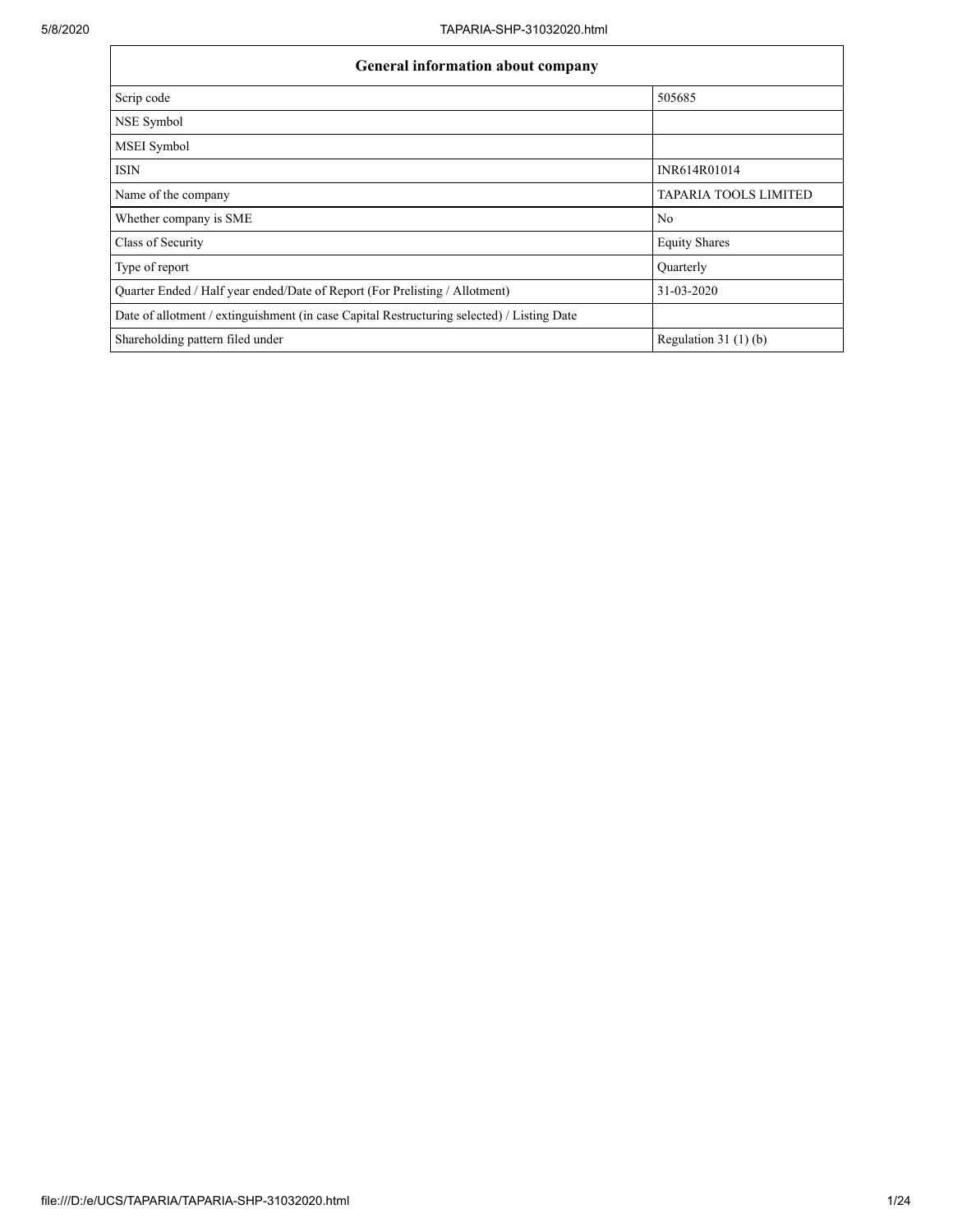|                | <b>Declaration</b>                                                                        |                |                                |                       |                             |
|----------------|-------------------------------------------------------------------------------------------|----------------|--------------------------------|-----------------------|-----------------------------|
| Sr.<br>No.     | Particular                                                                                | Yes/No         | Promoter and<br>Promoter Group | Public<br>shareholder | Non Promoter-<br>Non Public |
| $\vert$ 1      | Whether the Listed Entity has issued any partly paid up shares?                           | N <sub>0</sub> | N <sub>0</sub>                 | No                    | N <sub>0</sub>              |
| $\overline{2}$ | Whether the Listed Entity has issued any Convertible Securities<br>9                      | No             | N <sub>0</sub>                 | N <sub>0</sub>        | N <sub>0</sub>              |
| $\overline{3}$ | Whether the Listed Entity has issued any Warrants?                                        | N <sub>0</sub> | N <sub>0</sub>                 | N <sub>0</sub>        | No                          |
| $\overline{4}$ | Whether the Listed Entity has any shares against which<br>depository receipts are issued? | N <sub>0</sub> | N <sub>0</sub>                 | N <sub>0</sub>        | N <sub>0</sub>              |
| $\overline{5}$ | Whether the Listed Entity has any shares in locked-in?                                    | N <sub>0</sub> | N <sub>0</sub>                 | N <sub>0</sub>        | N <sub>0</sub>              |
| 6              | Whether any shares held by promoters are pledge or otherwise<br>encumbered?               | N <sub>0</sub> | N <sub>0</sub>                 |                       |                             |
| $\overline{7}$ | Whether company has equity shares with differential voting<br>rights?                     | N <sub>0</sub> | N <sub>0</sub>                 | N <sub>0</sub>        | N <sub>0</sub>              |
| 8              | Whether the listed entity has any significant beneficial owner?                           | N <sub>0</sub> |                                |                       |                             |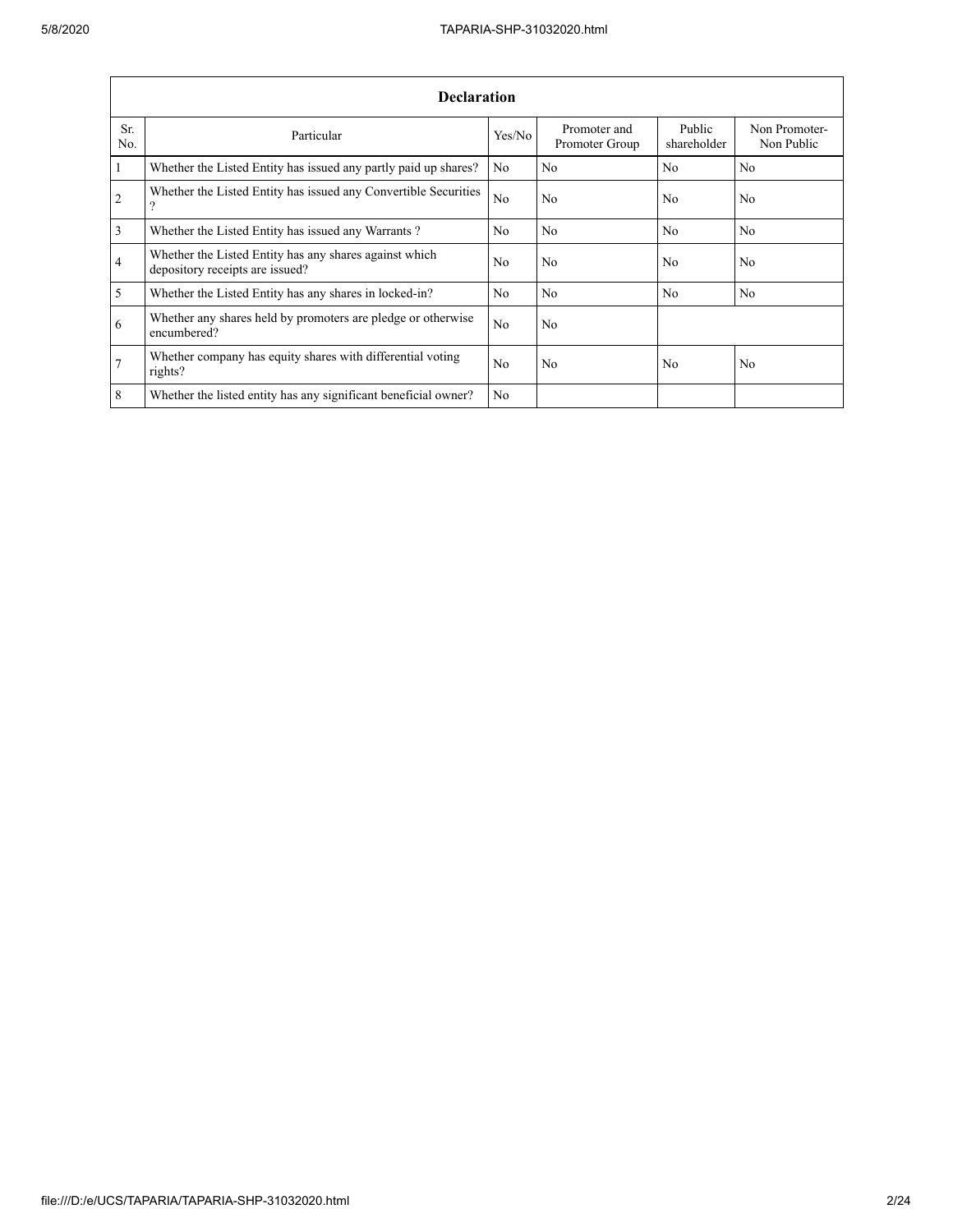|                 | Category                                  | Nos. Of      | No. of<br>fully paid | No. Of<br>Partly  | No. Of<br>shares         | Total nos.<br>shares     | Shareholding as a<br>% of total no. of   | class of securities (IX) |               |                           | Number of Voting Rights held in each |
|-----------------|-------------------------------------------|--------------|----------------------|-------------------|--------------------------|--------------------------|------------------------------------------|--------------------------|---------------|---------------------------|--------------------------------------|
| Category<br>(I) | of<br>shareholder                         | shareholders | up equity            | paid-up<br>equity | underlying<br>Depository | held (VII)               | shares (calculated<br>as per SCRR, 1957) |                          |               | No of Voting (XIV) Rights | Total as a                           |
|                 | (II)                                      | (III)        | shares<br>held (IV)  | shares<br>held(V) | Receipts<br>(VI)         | $= (IV) +$<br>$(V)+(VI)$ | (VIII) As a % of<br>$(A+B+C2)$           | Class<br>eg: $X$         | Class<br>eg:y | Total                     | $%$ of<br>$(A+B+C)$                  |
| (A)             | Promoter<br>&<br>Promoter<br>Group        | 20           | 2116517              |                   |                          | 2116517                  | 69.72                                    | 2116517                  |               | 2116517                   | 69.72                                |
| (B)             | Public                                    | 249          | 919233               |                   |                          | 919233                   | 30.28                                    | 919233                   |               | 919233                    | 30.28                                |
| (C)             | Non<br>Promoter-<br>Non Public            |              |                      |                   |                          |                          |                                          |                          |               |                           |                                      |
| (C1)            | <b>Shares</b><br>underlying<br><b>DRs</b> |              |                      |                   |                          |                          |                                          |                          |               |                           |                                      |
| (C2)            | Shares held<br>by<br>Employee<br>Trusts   |              |                      |                   |                          |                          |                                          |                          |               |                           |                                      |
|                 | Total                                     | 269          | 3035750              |                   |                          | 3035750                  | 100                                      | 3035750                  |               | 3035750                   | 100                                  |

# **Table I - Summary Statement holding of specified securities**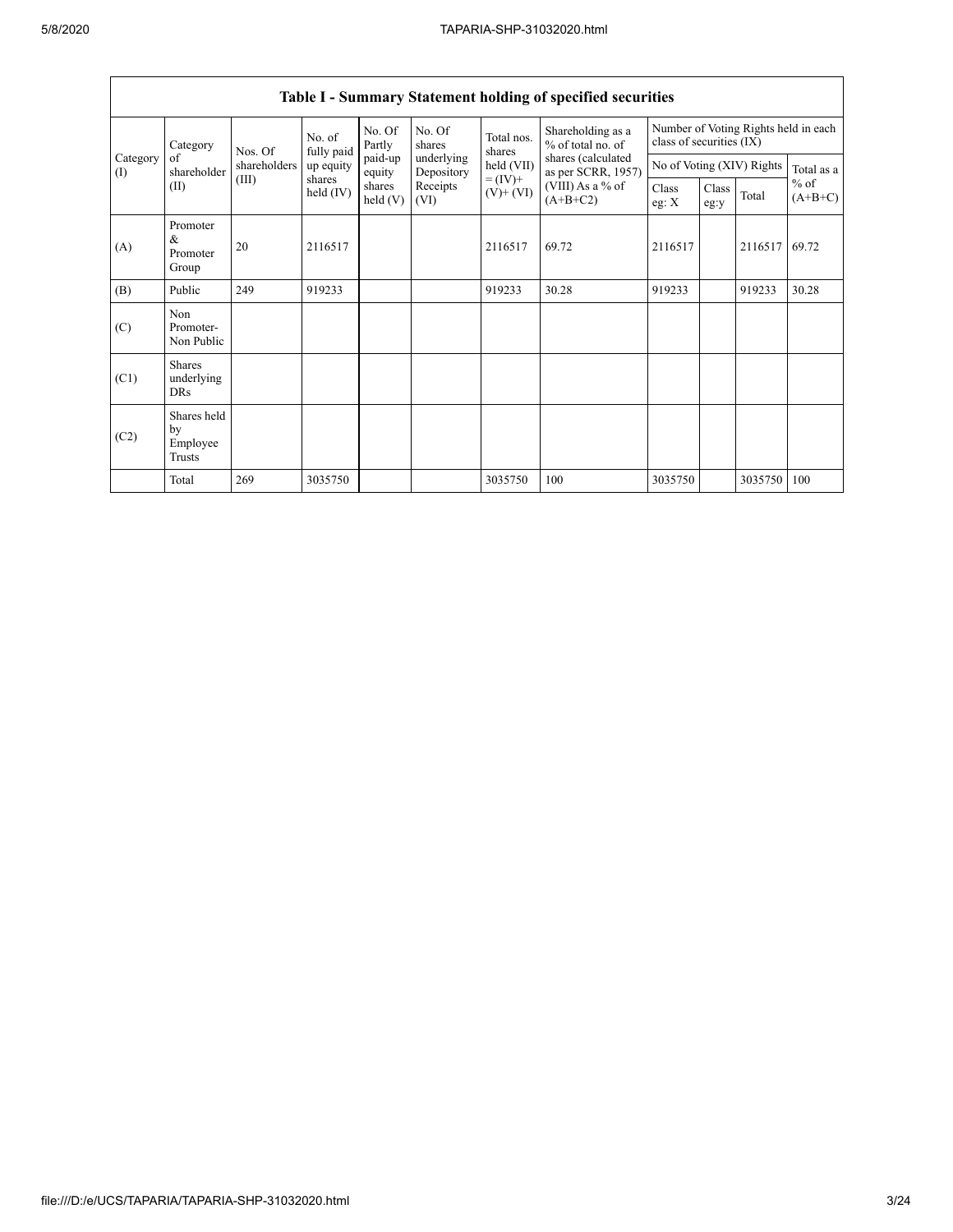|          |                                           |                                                 |                                    |                                                           | Table I - Summary Statement holding of specified securities                                |            |                                                  |                         |                                                         |                                       |
|----------|-------------------------------------------|-------------------------------------------------|------------------------------------|-----------------------------------------------------------|--------------------------------------------------------------------------------------------|------------|--------------------------------------------------|-------------------------|---------------------------------------------------------|---------------------------------------|
| Category | Category<br>of                            | No. Of<br>Shares<br>Underlying                  | No. of<br>Shares<br>Underlying     | No. Of Shares<br>Underlying<br>Outstanding<br>convertible | Shareholding, as a %<br>assuming full<br>conversion of<br>convertible securities (         |            | Number of<br>Locked in<br>shares (XII)           | <b>Shares</b><br>(XIII) | Number of<br>pledged or<br>otherwise<br>encumbered      | Number of<br>equity shares<br>held in |
| (I)      | shareholder<br>(II)                       | Outstanding<br>convertible<br>securities<br>(X) | Outstanding<br>Warrants<br>$(X_i)$ | securities and<br>No. Of<br>Warrants (Xi)<br>(a)          | as a percentage of<br>diluted share capital)<br>$(XI) = (VII)+(X) As a %$<br>of $(A+B+C2)$ | No.<br>(a) | As a<br>$%$ of<br>total<br>Shares<br>held<br>(b) | No.<br>(a)              | As a<br>$%$ of<br>total<br><b>Shares</b><br>held<br>(b) | dematerialized<br>form $(XIV)$        |
| (A)      | Promoter<br>&<br>Promoter<br>Group        |                                                 |                                    |                                                           | 69.72                                                                                      |            |                                                  |                         |                                                         | 1604894                               |
| (B)      | Public                                    |                                                 |                                    |                                                           | 30.28                                                                                      |            |                                                  |                         |                                                         | 306749                                |
| (C)      | Non<br>Promoter-<br>Non Public            |                                                 |                                    |                                                           |                                                                                            |            |                                                  |                         |                                                         |                                       |
| (C1)     | <b>Shares</b><br>underlying<br><b>DRs</b> |                                                 |                                    |                                                           |                                                                                            |            |                                                  |                         |                                                         |                                       |
| (C2)     | Shares held<br>by<br>Employee<br>Trusts   |                                                 |                                    |                                                           |                                                                                            |            |                                                  |                         |                                                         |                                       |
|          | Total                                     |                                                 |                                    |                                                           | 100                                                                                        |            |                                                  |                         |                                                         | 1911643                               |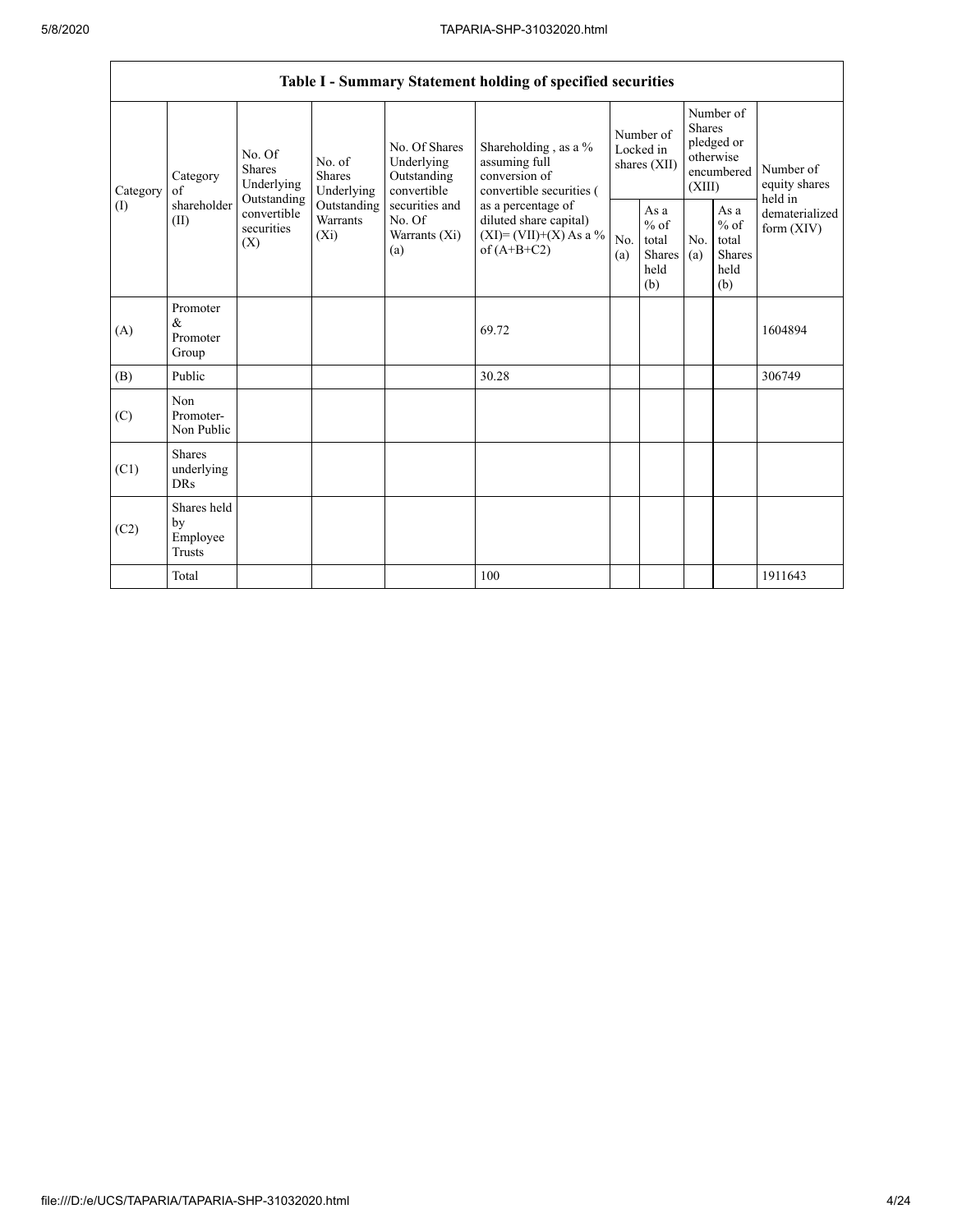Г

|                                                                                             | Table II - Statement showing shareholding pattern of the Promoter and Promoter Group                                |                         |                        |                       |                                    |                             |                                              |                           |               |                                                                  |                                 |  |
|---------------------------------------------------------------------------------------------|---------------------------------------------------------------------------------------------------------------------|-------------------------|------------------------|-----------------------|------------------------------------|-----------------------------|----------------------------------------------|---------------------------|---------------|------------------------------------------------------------------|---------------------------------|--|
|                                                                                             |                                                                                                                     |                         | No. of<br>fully        | No. Of<br>Partly      | No. Of                             | Total<br>nos.               | Shareholding<br>as a % of total              |                           |               | Number of Voting Rights held in<br>each class of securities (IX) |                                 |  |
| Sr.                                                                                         | Category & Name<br>of the Shareholders                                                                              | Nos. Of<br>shareholders | paid up<br>equity      | paid-<br>up<br>equity | shares<br>underlying<br>Depository | shares<br>held<br>$(VII) =$ | no. of shares<br>(calculated as<br>per SCRR, | No of Voting (XIV) Rights |               |                                                                  | Total<br>as a %                 |  |
|                                                                                             | (I)                                                                                                                 | (III)                   | shares<br>held<br>(IV) | shares<br>held<br>(V) | Receipts<br>(VI)                   | $(IV)+$<br>$(V)$ +<br>(VI)  | 1957) (VIII) As<br>$a\%$ of<br>$(A+B+C2)$    | Class<br>eg: X            | Class<br>eg:y | Total                                                            | of<br>Total<br>Voting<br>rights |  |
| A                                                                                           | Table II - Statement showing shareholding pattern of the Promoter and Promoter Group                                |                         |                        |                       |                                    |                             |                                              |                           |               |                                                                  |                                 |  |
| (1)                                                                                         | Indian                                                                                                              |                         |                        |                       |                                    |                             |                                              |                           |               |                                                                  |                                 |  |
| (a)                                                                                         | Individuals/Hindu<br>undivided Family                                                                               | 19                      | 2091217                |                       |                                    | 2091217                     | 68.89                                        | 2091217                   |               | 2091217                                                          | 68.89                           |  |
| (d)                                                                                         | Any Other<br>(specify)                                                                                              | 1                       | 25300                  |                       |                                    | 25300                       | 0.83                                         | 25300                     |               | 25300                                                            | 0.83                            |  |
| Sub-Total (A)<br>(1)                                                                        |                                                                                                                     | 20                      | 2116517                |                       |                                    | 2116517                     | 69.72                                        | 2116517                   |               | 2116517                                                          | 69.72                           |  |
| (2)                                                                                         | Foreign                                                                                                             |                         |                        |                       |                                    |                             |                                              |                           |               |                                                                  |                                 |  |
| Total<br>Shareholding<br>of Promoter<br>and Promoter<br>Group $(A)=$<br>$(A)(1)+(A)$<br>(2) |                                                                                                                     | 20                      | 2116517                |                       |                                    | 2116517                     | 69.72                                        | 2116517                   |               | 2116517                                                          | 69.72                           |  |
| $\, {\bf B}$                                                                                | Table III - Statement showing shareholding pattern of the Public shareholder                                        |                         |                        |                       |                                    |                             |                                              |                           |               |                                                                  |                                 |  |
| (1)                                                                                         | Institutions                                                                                                        |                         |                        |                       |                                    |                             |                                              |                           |               |                                                                  |                                 |  |
| (3)                                                                                         | Non-institutions                                                                                                    |                         |                        |                       |                                    |                             |                                              |                           |               |                                                                  |                                 |  |
| (a(i))                                                                                      | Individuals -<br>i.Individual<br>shareholders<br>holding nominal<br>share capital up to<br>Rs. 2 lakhs.             | 225                     | 67741                  |                       |                                    | 67741                       | 2.23                                         | 67741                     |               | 67741                                                            | 2.23                            |  |
| (a(ii))                                                                                     | Individuals - ii.<br>Individual<br>shareholders<br>holding nominal<br>share capital in<br>excess of Rs. 2<br>lakhs. | 8                       | 426590                 |                       |                                    | 426590                      | 14.05                                        | 426590                    |               | 426590                                                           | 14.05                           |  |
| (e)                                                                                         | Any Other<br>(specify)                                                                                              | 16                      | 424902                 |                       |                                    | 424902                      | 14                                           | 424902                    |               | 424902                                                           | 14                              |  |
| Sub-Total (B)<br>(3)                                                                        |                                                                                                                     | 249                     | 919233                 |                       |                                    | 919233                      | 30.28                                        | 919233                    |               | 919233                                                           | 30.28                           |  |
| <b>Total Public</b><br>Shareholding<br>$(B)=(B)(1)+$<br>$(B)(2)+(B)(3)$                     |                                                                                                                     | 249                     | 919233                 |                       |                                    | 919233                      | 30.28                                        | 919233                    |               | 919233                                                           | 30.28                           |  |
| $\mathbf C$                                                                                 | Table IV - Statement showing shareholding pattern of the Non Promoter- Non Public shareholder                       |                         |                        |                       |                                    |                             |                                              |                           |               |                                                                  |                                 |  |
| Total (<br>$A+B+C2$ )                                                                       |                                                                                                                     | 269                     | 3035750                |                       |                                    | 3035750                     | 100                                          | 3035750                   |               | 3035750                                                          | 100                             |  |
| Total<br>$(A+B+C)$                                                                          |                                                                                                                     | 269                     | 3035750                |                       |                                    | 3035750                     | 100                                          | 3035750                   |               | 3035750                                                          | 100                             |  |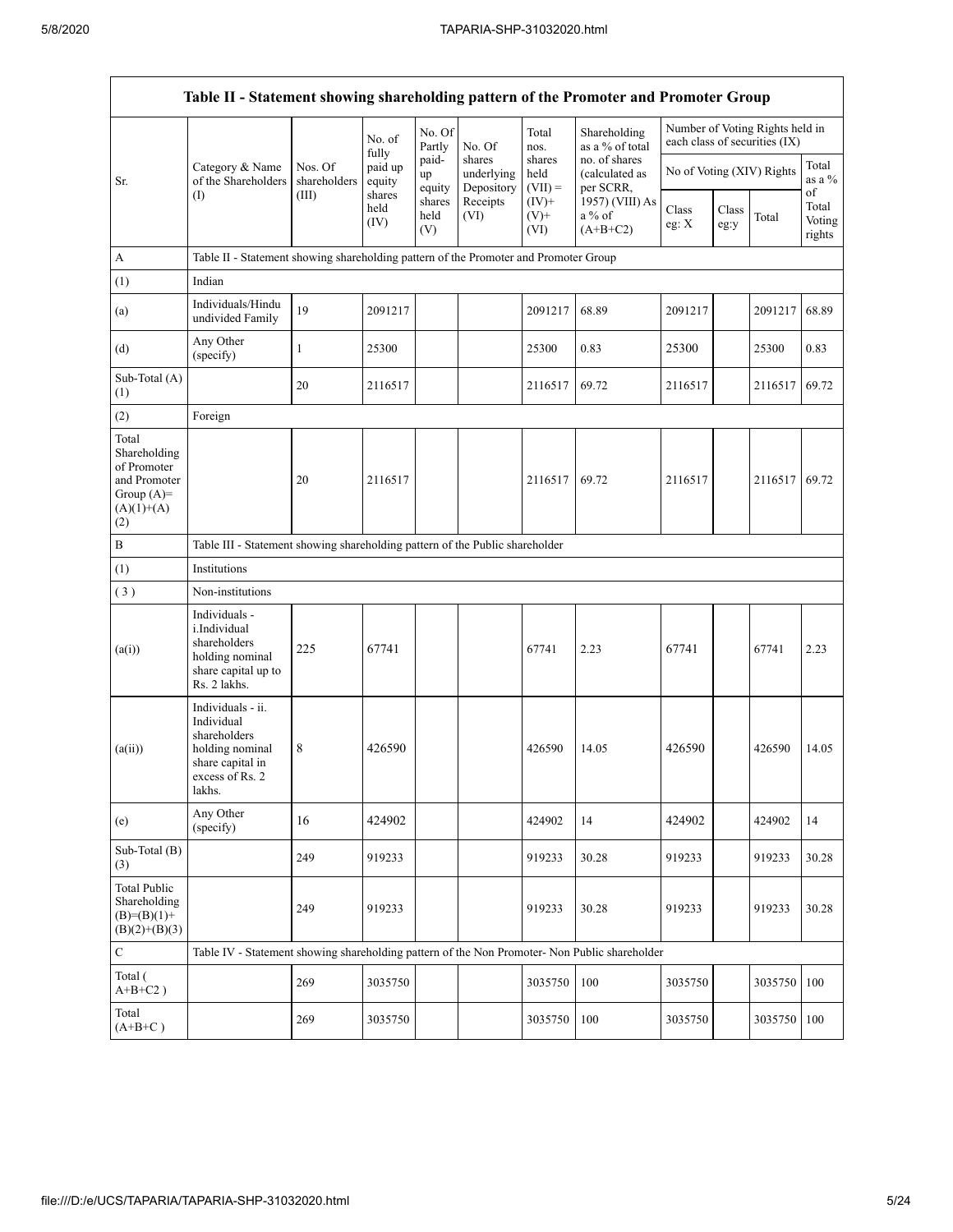|                                                                                         |                                                 |                                                  |                                                                 | Table II - Statement showing shareholding pattern of the Promoter and Promoter Group                                   |            |                                                   |            |                                                                  |                                         |  |  |  |  |
|-----------------------------------------------------------------------------------------|-------------------------------------------------|--------------------------------------------------|-----------------------------------------------------------------|------------------------------------------------------------------------------------------------------------------------|------------|---------------------------------------------------|------------|------------------------------------------------------------------|-----------------------------------------|--|--|--|--|
|                                                                                         | No. Of<br><b>Shares</b><br>Underlying           | No. of<br><b>Shares</b>                          | No. Of Shares<br>Underlying<br>Outstanding                      | Shareholding, as a %<br>assuming full<br>conversion of                                                                 |            | Number of<br>Locked in<br>shares $(XII)$          |            | Number of Shares<br>pledged or<br>otherwise<br>encumbered (XIII) | Number of<br>equity shares              |  |  |  |  |
| Sr.                                                                                     | Outstanding<br>convertible<br>securities<br>(X) | Underlying<br>Outstanding<br>Warrants<br>$(X_i)$ | convertible<br>securities and<br>No. Of<br>Warrants (Xi)<br>(a) | convertible securities (<br>as a percentage of<br>diluted share capital)<br>$(XI) = (VII)+(X) As a$<br>% of $(A+B+C2)$ | No.<br>(a) | As a<br>$\%$ of<br>total<br>Shares<br>held<br>(b) | No.<br>(a) | As a % of total<br>Shares held<br>(b)                            | held in<br>dematerialized<br>form (XIV) |  |  |  |  |
| $\mathbf{A}$                                                                            |                                                 |                                                  |                                                                 | Table II - Statement showing shareholding pattern of the Promoter and Promoter Group                                   |            |                                                   |            |                                                                  |                                         |  |  |  |  |
| (1)                                                                                     | Indian                                          |                                                  |                                                                 |                                                                                                                        |            |                                                   |            |                                                                  |                                         |  |  |  |  |
| (a)                                                                                     |                                                 |                                                  |                                                                 | 68.89                                                                                                                  |            |                                                   |            |                                                                  | 1579594                                 |  |  |  |  |
| (d)                                                                                     |                                                 |                                                  |                                                                 | 0.83                                                                                                                   |            |                                                   |            |                                                                  | 25300                                   |  |  |  |  |
| Sub-Total (A)<br>(1)                                                                    |                                                 |                                                  |                                                                 | 69.72                                                                                                                  |            |                                                   |            |                                                                  | 1604894                                 |  |  |  |  |
| (2)                                                                                     | Foreign                                         |                                                  |                                                                 |                                                                                                                        |            |                                                   |            |                                                                  |                                         |  |  |  |  |
| Total<br>Shareholding<br>of Promoter<br>and Promoter<br>Group $(A)=$<br>$(A)(1)+(A)(2)$ |                                                 |                                                  |                                                                 | 69.72                                                                                                                  |            |                                                   |            |                                                                  | 1604894                                 |  |  |  |  |
| $\, {\bf B}$                                                                            |                                                 |                                                  |                                                                 | Table III - Statement showing shareholding pattern of the Public shareholder                                           |            |                                                   |            |                                                                  |                                         |  |  |  |  |
| (1)                                                                                     | Institutions                                    |                                                  |                                                                 |                                                                                                                        |            |                                                   |            |                                                                  |                                         |  |  |  |  |
| (3)                                                                                     | Non-institutions                                |                                                  |                                                                 |                                                                                                                        |            |                                                   |            |                                                                  |                                         |  |  |  |  |
| (a(i))                                                                                  |                                                 |                                                  |                                                                 | 2.23                                                                                                                   |            |                                                   |            |                                                                  | 28448                                   |  |  |  |  |
| (a(ii))                                                                                 |                                                 |                                                  |                                                                 | 14.05                                                                                                                  |            |                                                   |            |                                                                  | 277400                                  |  |  |  |  |
| (e)                                                                                     |                                                 |                                                  |                                                                 | 14                                                                                                                     |            |                                                   |            |                                                                  | 901                                     |  |  |  |  |
| Sub-Total (B)<br>(3)                                                                    |                                                 |                                                  |                                                                 | 30.28                                                                                                                  |            |                                                   |            |                                                                  | 306749                                  |  |  |  |  |
| <b>Total Public</b><br>Shareholding<br>$(B)=(B)(1)+$<br>$(B)(2)+(B)(3)$                 |                                                 |                                                  |                                                                 | 30.28                                                                                                                  |            |                                                   |            |                                                                  | 306749                                  |  |  |  |  |
| $\mathbf C$                                                                             |                                                 |                                                  |                                                                 | Table IV - Statement showing shareholding pattern of the Non Promoter- Non Public shareholder                          |            |                                                   |            |                                                                  |                                         |  |  |  |  |
| Total (<br>$A+B+C2$ )                                                                   |                                                 |                                                  |                                                                 | 100                                                                                                                    |            |                                                   |            |                                                                  | 1911643                                 |  |  |  |  |
| Total<br>$(A+B+C)$                                                                      |                                                 |                                                  |                                                                 | 100                                                                                                                    |            |                                                   |            |                                                                  | 1911643                                 |  |  |  |  |
| Disclosure of notes on shareholding pattern                                             |                                                 |                                                  |                                                                 |                                                                                                                        |            |                                                   |            | Textual<br>Information(1)                                        |                                         |  |  |  |  |
|                                                                                         |                                                 |                                                  |                                                                 | Disclosure of notes in case of promoter holiding in dematerialsed form is less than 100 percentage                     |            |                                                   |            | Textual<br>Information $(1)$                                     |                                         |  |  |  |  |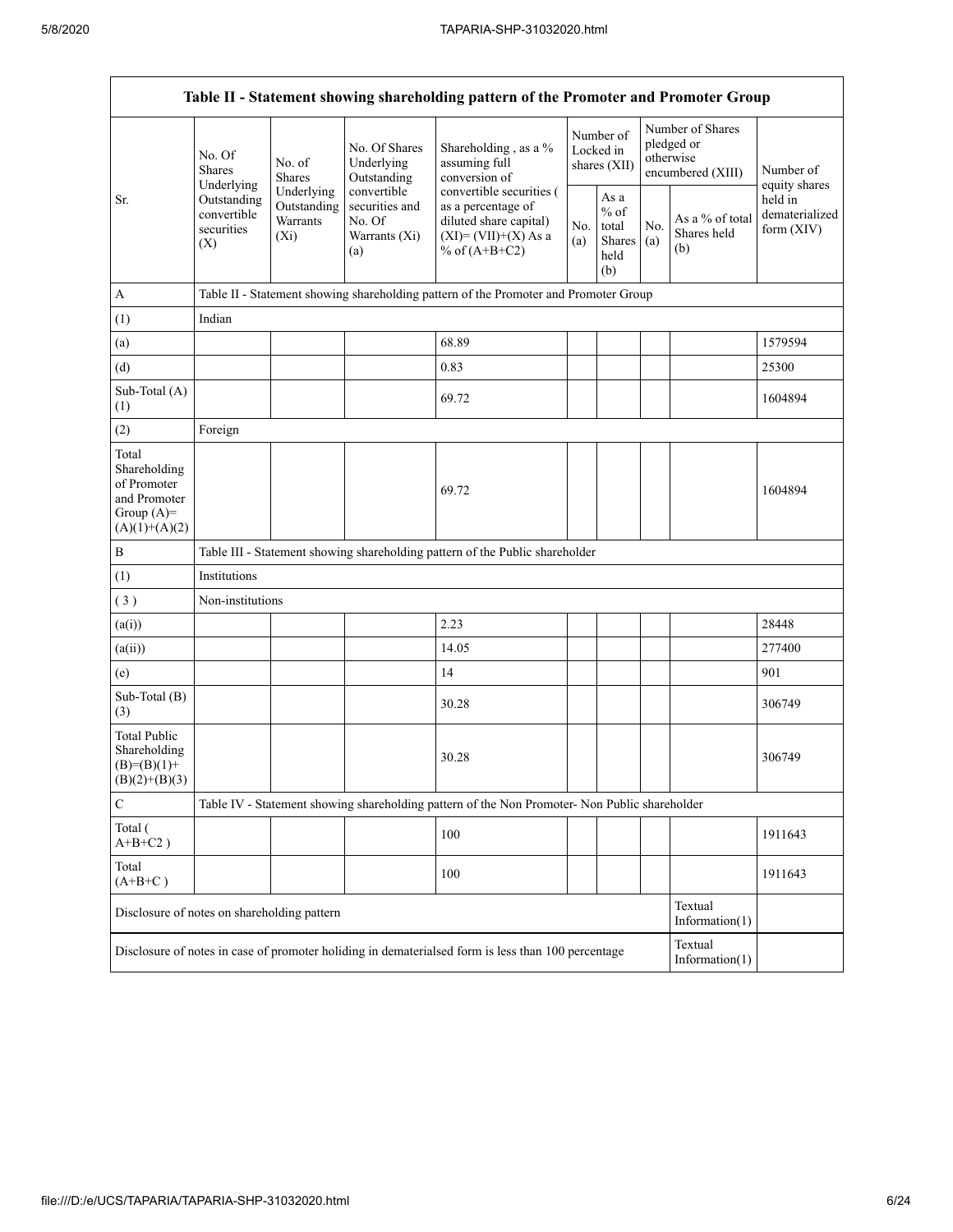|                       | <b>Text Block</b>                                                                                                                                                                                                                                                                                                                                                                                                                                                                                                                                                        |  |  |  |  |  |  |  |
|-----------------------|--------------------------------------------------------------------------------------------------------------------------------------------------------------------------------------------------------------------------------------------------------------------------------------------------------------------------------------------------------------------------------------------------------------------------------------------------------------------------------------------------------------------------------------------------------------------------|--|--|--|--|--|--|--|
| Textual Information() | The Company has received Order dated 26th June 2019 from SEBI confirming the directions issued vide<br>Interim Order dated 20th may 2015. The Company has filed an Appeal before The Securities Appellate<br>Tribunal, Mumbai on 13th August 2019 against the Said Order. Hence, this shareholding pattern is<br>prepared as per the definition of Promoters and Promoter Group.                                                                                                                                                                                         |  |  |  |  |  |  |  |
| Textual Information() | 75.83% Shareholding of Promoters was dematerialised whereas Regulation 31 necessitates 100%<br>Shareholding of Promoter and Promoter group to be in dematerialised form. The Management has<br>represented that the pending dematerialisation is only for shares in Joint holding between HUF and<br>Individual promoters, the Transfer of Promoters shares are currently restricted by SEBI as per its interim<br>order dated 20th May 2015. As such, Promoters and Promoter group have finished dematerialization of<br>their shareholding whatever has been possible. |  |  |  |  |  |  |  |

┑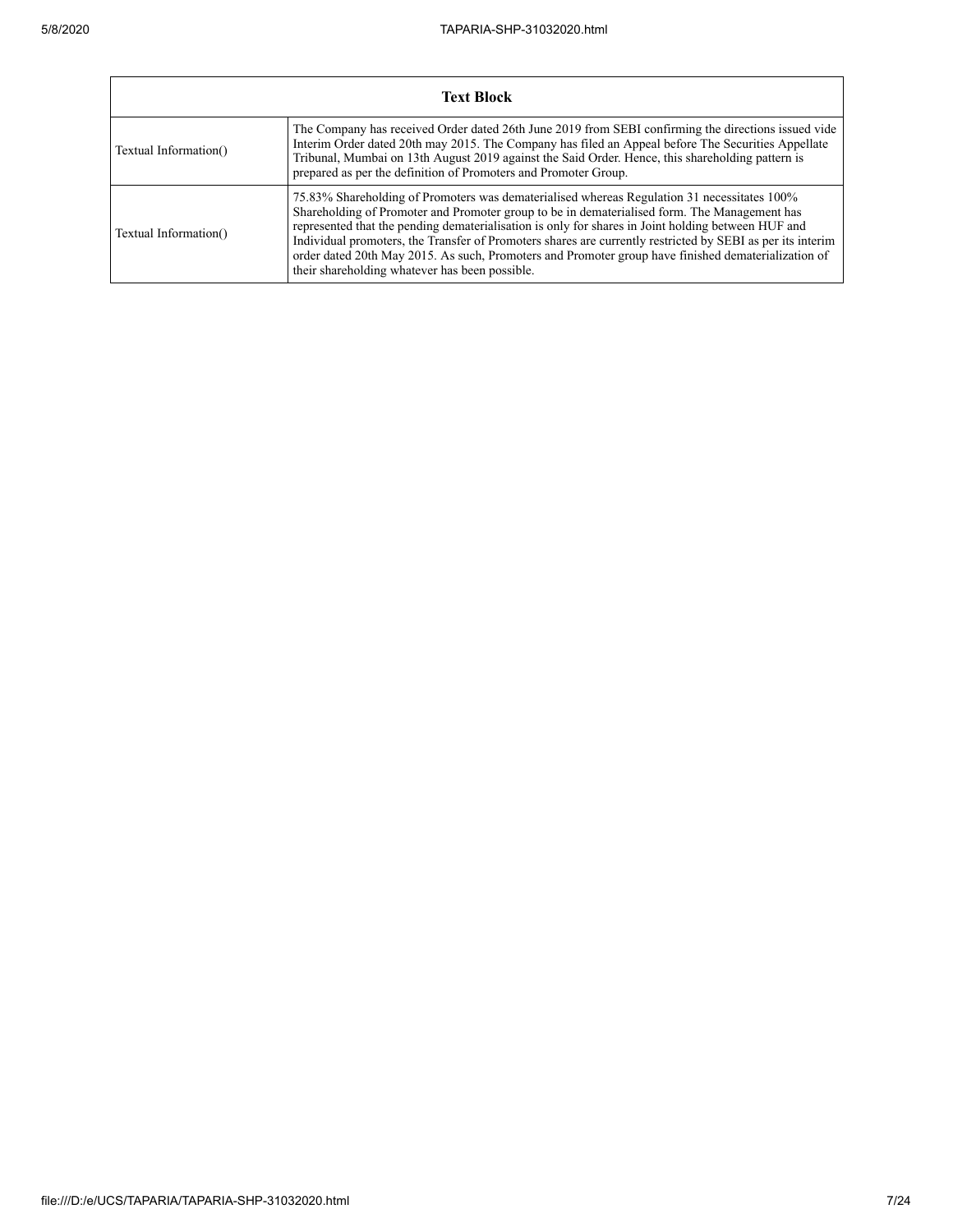|                                                                                                                                                                     |                                  |                                                               | <b>Individuals/Hindu undivided Family</b> |                                                |                                                         |                                     |                                              |
|---------------------------------------------------------------------------------------------------------------------------------------------------------------------|----------------------------------|---------------------------------------------------------------|-------------------------------------------|------------------------------------------------|---------------------------------------------------------|-------------------------------------|----------------------------------------------|
| Searial No.                                                                                                                                                         | $\mathbf{1}$                     | $\sqrt{2}$                                                    | $\overline{\mathbf{3}}$                   | $\overline{4}$                                 | 5                                                       | 6                                   | $\boldsymbol{7}$                             |
| Name of the<br>Shareholders<br>(I)                                                                                                                                  | <b>BHAGWATI</b><br><b>BINANI</b> | <b>BHARAT</b><br><b>TAPARIA</b>                               | BHARATKUMAR<br><b>TAPARIA HUF</b>         | <b>DEVI</b><br><b>PRASAD</b><br><b>TAPARIA</b> | <b>DEVI</b><br><b>PRASAD</b><br><b>TAPARIA</b><br>(HUF) | <b>HARNARAYAN</b><br><b>TAPARIA</b> | <b>HARNARAYAN</b><br><b>TAPARIA</b><br>(HUF) |
| PAN(II)                                                                                                                                                             | AHVPB5894R                       | AAAPT4517B                                                    | AAEHB6926Q                                | AAAPT3472B                                     | AAAHD0545F                                              | AAAPT3471C                          | AAAHH0253E                                   |
| No. of fully<br>paid up equity<br>shares held<br>(IV)                                                                                                               | 55                               | 133194                                                        | 10718                                     | 101699                                         | 80958                                                   | 364650                              | 133129                                       |
| No. Of Partly<br>paid-up equity<br>shares held<br>(V)                                                                                                               |                                  |                                                               |                                           |                                                |                                                         |                                     |                                              |
| No. Of shares<br>underlying<br>Depository<br>Receipts (VI)                                                                                                          |                                  |                                                               |                                           |                                                |                                                         |                                     |                                              |
| Total nos.<br>shares held<br>$(VII) = (IV) +$<br>$(V)$ + $(VI)$                                                                                                     | 55                               | 133194                                                        | 10718                                     | 101699                                         | 80958                                                   | 364650                              | 133129                                       |
| Shareholding<br>as a % of total<br>no. of shares<br>(calculated as<br>per SCRR,<br>1957) (VIII)<br>As a % of<br>$(A+B+C2)$                                          | $\theta$                         | 4.39                                                          | 0.35                                      | 3.35                                           | 2.67                                                    | 12.01                               | 4.39                                         |
|                                                                                                                                                                     |                                  | Number of Voting Rights held in each class of securities (IX) |                                           |                                                |                                                         |                                     |                                              |
| Class eg:X                                                                                                                                                          | 55                               | 133194                                                        | 10718                                     | 101699                                         | 80958                                                   | 364650                              | 133129                                       |
| Class eg:y                                                                                                                                                          |                                  |                                                               |                                           |                                                |                                                         |                                     |                                              |
| Total                                                                                                                                                               | 55                               | 133194                                                        | 10718                                     | 101699                                         | 80958                                                   | 364650                              | 133129                                       |
| Total as a %<br>of Total<br>Voting rights                                                                                                                           | $\boldsymbol{0}$                 | 4.39                                                          | 0.35                                      | 3.35                                           | 2.67                                                    | 12.01                               | 4.39                                         |
| No. Of Shares<br>Underlying<br>Outstanding<br>convertible<br>securities $(X)$                                                                                       |                                  |                                                               |                                           |                                                |                                                         |                                     |                                              |
| No. of Shares<br>Underlying<br>Outstanding<br>Warrants $(X_i)$                                                                                                      |                                  |                                                               |                                           |                                                |                                                         |                                     |                                              |
| No. Of Shares<br>Underlying<br>Outstanding<br>convertible<br>securities and<br>No. Of<br>Warrants (Xi)<br>(a)                                                       |                                  |                                                               |                                           |                                                |                                                         |                                     |                                              |
| Shareholding,<br>as a %<br>assuming full<br>conversion of<br>convertible<br>securities (as a<br>percentage of<br>diluted share<br>capital) (XI)=<br>$(VII)+(Xi)(a)$ | $\overline{0}$                   | 4.39                                                          | 0.35                                      | 3.35                                           | 2.67                                                    | 12.01                               | 4.39                                         |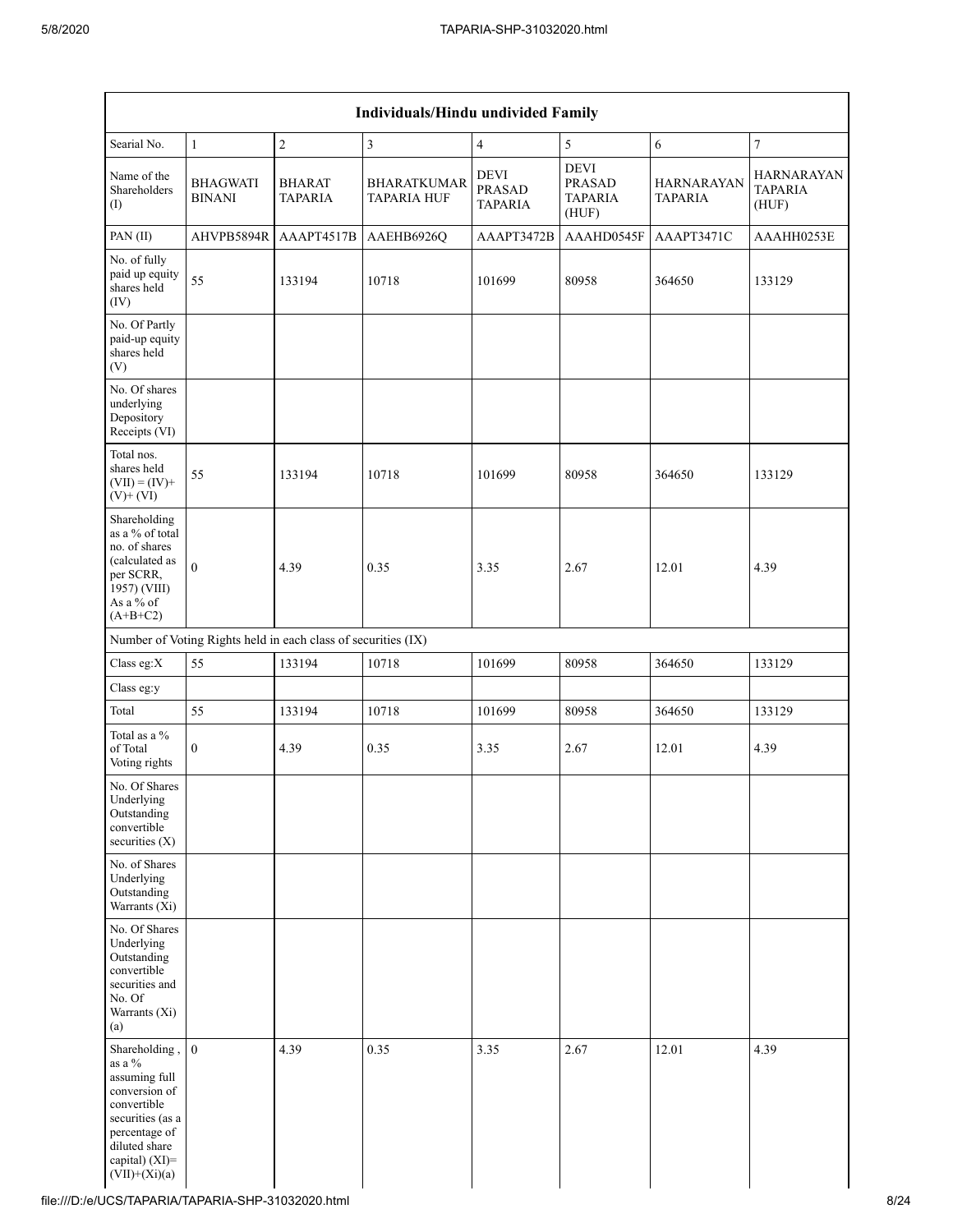| As a % of<br>$(A+B+C2)$                                                 |                                  |                                                         |                |          |                  |          |                  |
|-------------------------------------------------------------------------|----------------------------------|---------------------------------------------------------|----------------|----------|------------------|----------|------------------|
|                                                                         | Number of Locked in shares (XII) |                                                         |                |          |                  |          |                  |
| No. $(a)$                                                               |                                  |                                                         |                |          |                  |          |                  |
| As a % of<br>total Shares<br>$\text{held}(\text{b})$                    |                                  |                                                         |                |          |                  |          |                  |
|                                                                         |                                  | Number of Shares pledged or otherwise encumbered (XIII) |                |          |                  |          |                  |
| No. $(a)$                                                               |                                  |                                                         |                |          |                  |          |                  |
| As a % of<br>total Shares<br>held(b)                                    |                                  |                                                         |                |          |                  |          |                  |
| Number of<br>equity shares<br>held in<br>dematerialized<br>form $(XIV)$ | $\theta$                         | 133194                                                  | 10718          | 101699   | $\boldsymbol{0}$ | 364650   | $\boldsymbol{0}$ |
|                                                                         | Reason for not providing PAN     |                                                         |                |          |                  |          |                  |
| Reason for not<br>providing<br>PAN                                      |                                  |                                                         |                |          |                  |          |                  |
| Shareholder<br>type                                                     | Promoter<br>Group                | Promoter<br>Group                                       | Promoter Group | Promoter | Promoter         | Promoter | Promoter         |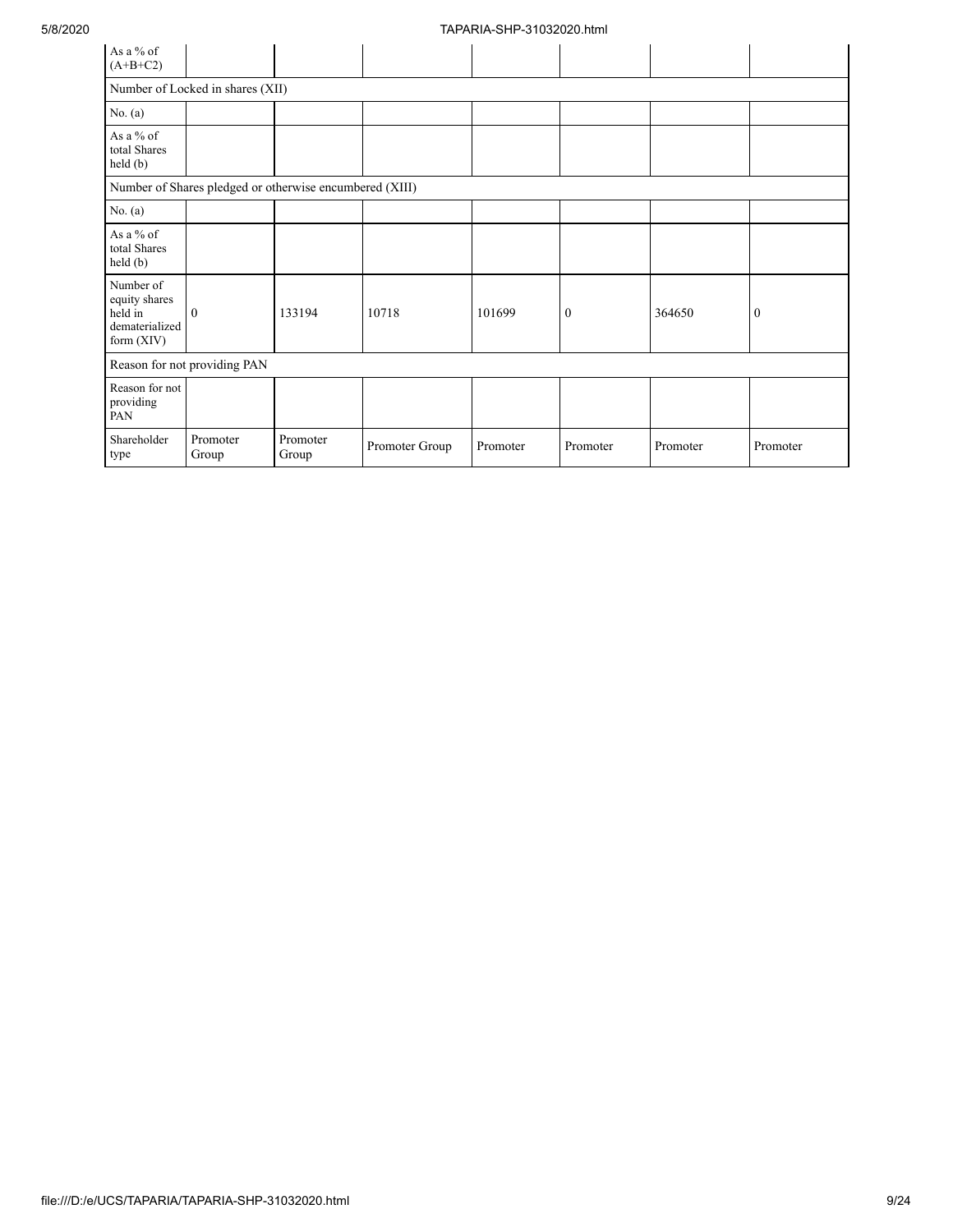| <b>Individuals/Hindu undivided Family</b>                                                                                                                                                   |                          |                                                          |                        |                                    |                             |                                                           |                      |  |  |  |  |
|---------------------------------------------------------------------------------------------------------------------------------------------------------------------------------------------|--------------------------|----------------------------------------------------------|------------------------|------------------------------------|-----------------------------|-----------------------------------------------------------|----------------------|--|--|--|--|
| Searial No.                                                                                                                                                                                 | 8                        | 9                                                        | $10\,$                 | 11                                 | 12                          | 13                                                        | 14                   |  |  |  |  |
| Name of the<br>Shareholders (I)                                                                                                                                                             | HARSHA<br><b>MUNDHRA</b> | <b>JAYA</b><br><b>KRISHNA</b><br><b>TAPARIA</b><br>(HUF) | JAYAKRISHNA<br>TAPARIA | <b>KUSUMDEVI</b><br><b>TAPARIA</b> | MADHAV<br>PRASAD<br>TAPARIA | <b>MADHAV</b><br><b>PRASAD</b><br><b>TAPARIA</b><br>(HUF) | PREMADEVI<br>TAPARIA |  |  |  |  |
| PAN(II)                                                                                                                                                                                     | ADTPM7132K               | AAAHJ1725P                                               | AAAPT8985B             | AAEPT2374C                         | AAAPT4735D                  | AAAHM0980M                                                | AAEPT3268P           |  |  |  |  |
| No. of fully paid<br>up equity shares<br>held (IV)                                                                                                                                          | 50000                    | 66042                                                    | 147476                 | 146848                             | 143565                      | 115969                                                    | 126989               |  |  |  |  |
| No. Of Partly<br>paid-up equity<br>shares held (V)                                                                                                                                          |                          |                                                          |                        |                                    |                             |                                                           |                      |  |  |  |  |
| No. Of shares<br>underlying<br>Depository<br>Receipts (VI)                                                                                                                                  |                          |                                                          |                        |                                    |                             |                                                           |                      |  |  |  |  |
| Total nos. shares<br>held $(VII) = (IV) +$<br>$(V)$ + $(VI)$                                                                                                                                | 50000                    | 66042                                                    | 147476                 | 146848                             | 143565                      | 115969                                                    | 126989               |  |  |  |  |
| Shareholding as a<br>% of total no. of<br>shares (calculated<br>as per SCRR,<br>1957) (VIII) As a<br>% of $(A+B+C2)$                                                                        | 1.65                     | 2.18                                                     | 4.86                   | 4.84                               | 4.73                        | 3.82                                                      | 4.18                 |  |  |  |  |
| Number of Voting Rights held in each class of securities (IX)                                                                                                                               |                          |                                                          |                        |                                    |                             |                                                           |                      |  |  |  |  |
| Class eg:X                                                                                                                                                                                  | 50000                    | 66042                                                    | 147476                 | 146848                             | 143565                      | 115969                                                    | 126989               |  |  |  |  |
| Class eg:y                                                                                                                                                                                  |                          |                                                          |                        |                                    |                             |                                                           |                      |  |  |  |  |
| Total                                                                                                                                                                                       | 50000                    | 66042                                                    | 147476                 | 146848                             | 143565                      | 115969                                                    | 126989               |  |  |  |  |
| Total as a % of<br><b>Total Voting rights</b>                                                                                                                                               | 1.65                     | 2.18                                                     | 4.86                   | 4.84                               | 4.73                        | 3.82                                                      | 4.18                 |  |  |  |  |
| No. Of Shares<br>Underlying<br>Outstanding<br>convertible<br>securities $(X)$                                                                                                               |                          |                                                          |                        |                                    |                             |                                                           |                      |  |  |  |  |
| No. of Shares<br>Underlying<br>Outstanding<br>Warrants (Xi)                                                                                                                                 |                          |                                                          |                        |                                    |                             |                                                           |                      |  |  |  |  |
| No. Of Shares<br>Underlying<br>Outstanding<br>convertible<br>securities and No.<br>Of Warrants (Xi)<br>(a)                                                                                  |                          |                                                          |                        |                                    |                             |                                                           |                      |  |  |  |  |
| Shareholding, as a<br>% assuming full<br>conversion of<br>convertible<br>securities (as a<br>percentage of<br>diluted share<br>capital) $(XI)$ =<br>$(VII)+(Xi)(a)$ As a<br>% of $(A+B+C2)$ | 1.65                     | 2.18                                                     | 4.86                   | 4.84                               | 4.73                        | 3.82                                                      | 4.18                 |  |  |  |  |
| Number of Locked in shares (XII)                                                                                                                                                            |                          |                                                          |                        |                                    |                             |                                                           |                      |  |  |  |  |
| No. (a)                                                                                                                                                                                     |                          |                                                          |                        |                                    |                             |                                                           |                      |  |  |  |  |
| As a % of total<br>Shares held (b)                                                                                                                                                          |                          |                                                          |                        |                                    |                             |                                                           |                      |  |  |  |  |
| Number of Shares pledged or otherwise encumbered (XIII)                                                                                                                                     |                          |                                                          |                        |                                    |                             |                                                           |                      |  |  |  |  |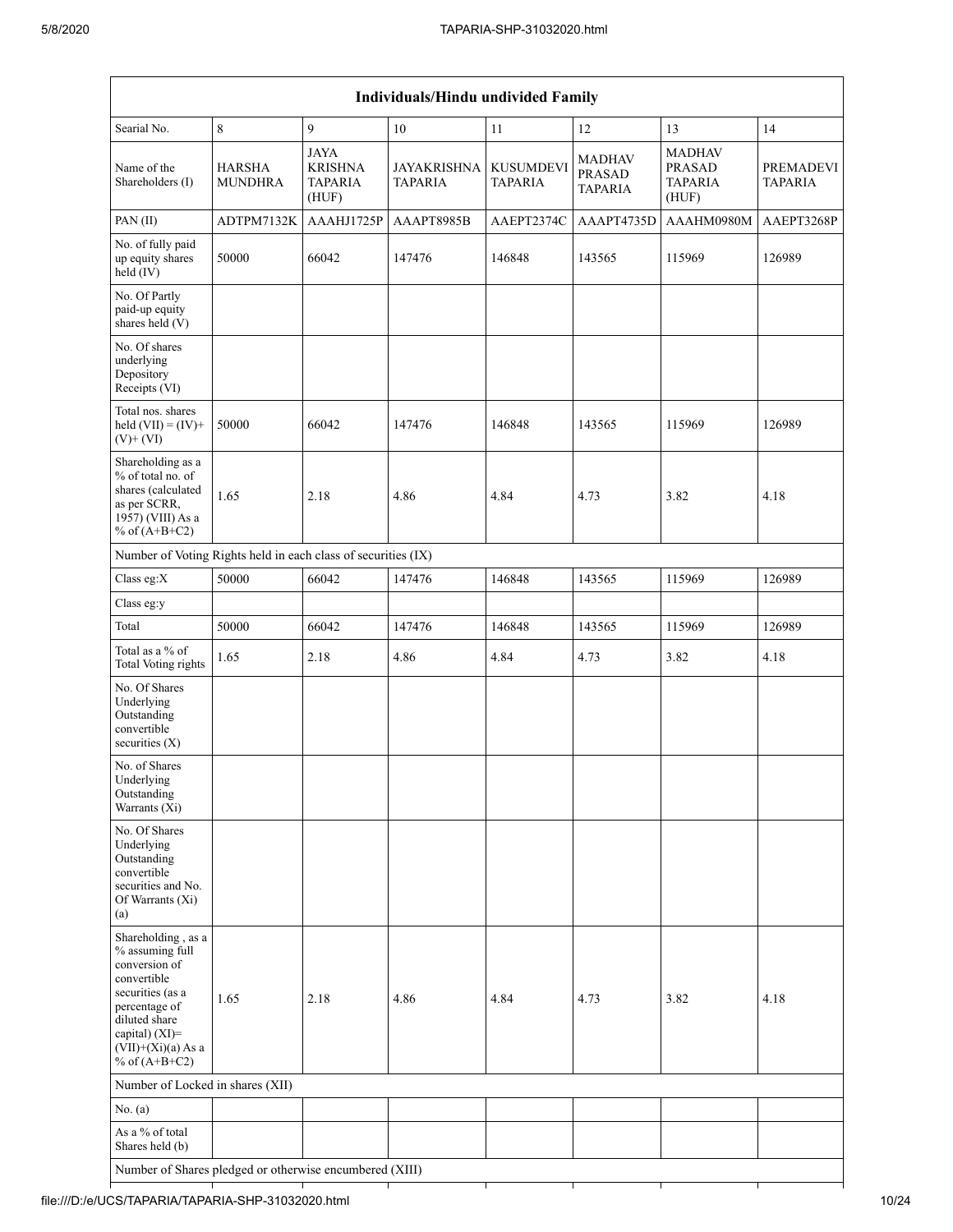| No. $(a)$                                                            |                   |          |          |                   |          |              |                   |
|----------------------------------------------------------------------|-------------------|----------|----------|-------------------|----------|--------------|-------------------|
| As a % of total<br>Shares held (b)                                   |                   |          |          |                   |          |              |                   |
| Number of equity<br>shares held in<br>dematerialized<br>form $(XIV)$ | 47800             | $\theta$ | 147476   | 146848            | 143565   | $\mathbf{0}$ | 126989            |
| Reason for not providing PAN                                         |                   |          |          |                   |          |              |                   |
| Reason for not<br>providing PAN                                      |                   |          |          |                   |          |              |                   |
| Shareholder type                                                     | Promoter<br>Group | Promoter | Promoter | Promoter<br>Group | Promoter | Promoter     | Promoter<br>Group |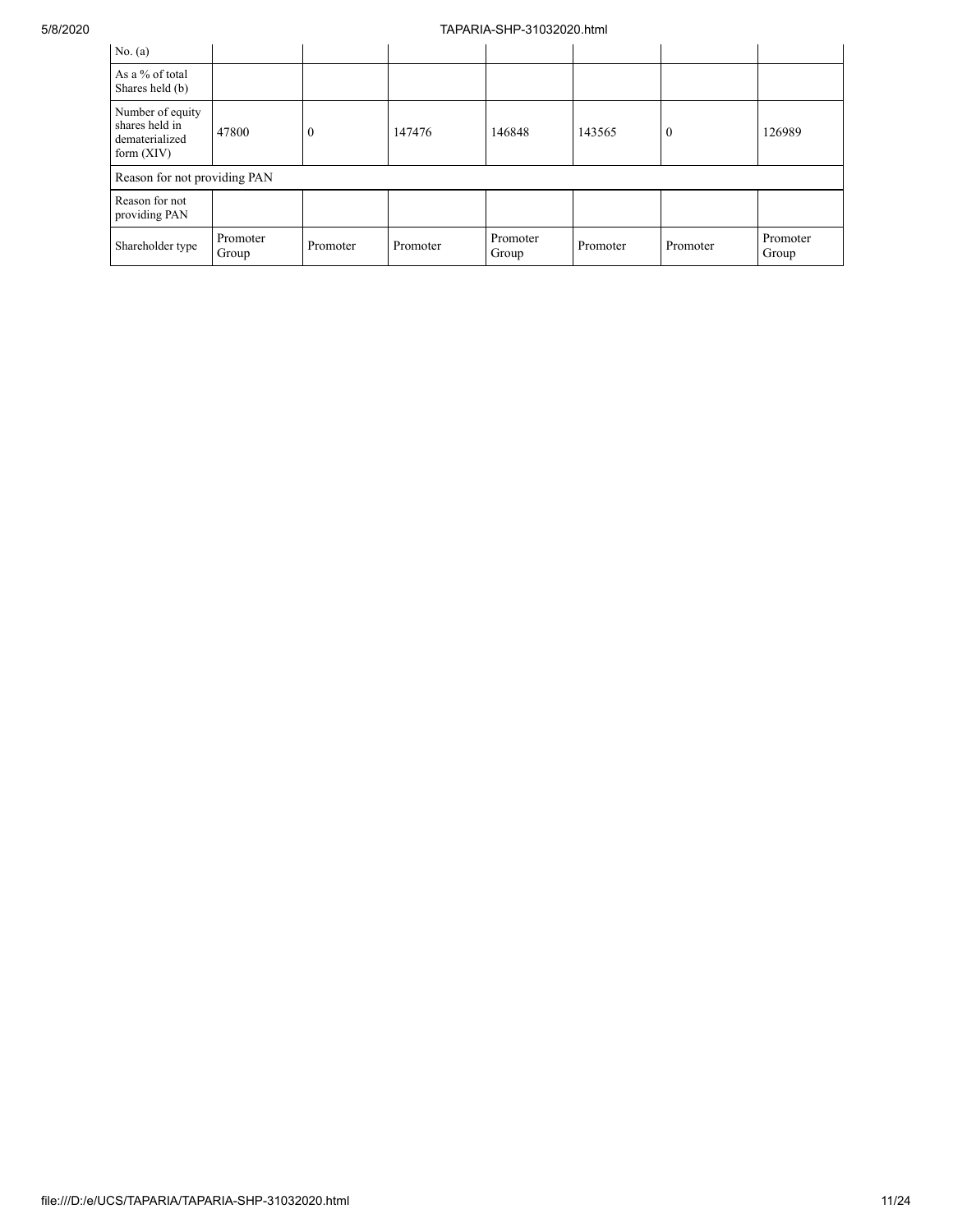|                                                                                                                                                                                             |                                                               |                                    | Individuals/Hindu undivided Family  |                                       |                                      |                          |
|---------------------------------------------------------------------------------------------------------------------------------------------------------------------------------------------|---------------------------------------------------------------|------------------------------------|-------------------------------------|---------------------------------------|--------------------------------------|--------------------------|
| Searial No.                                                                                                                                                                                 | 15                                                            | 16                                 | 17                                  | 18                                    | 19                                   |                          |
| Name of the<br>Shareholders (I)                                                                                                                                                             | <b>RAJDULARIDEVI</b><br><b>TAPARIA</b>                        | <b>SHASHIDEVI</b><br><b>BANGUR</b> | <b>SUDHA DEVI</b><br><b>TAPARIA</b> | <b>SUSHIL KUMAR</b><br><b>TAPARIA</b> | <b>SUSHIL KUMAR</b><br>TAPARIA (HUF) | Click here to<br>go back |
| PAN(II)                                                                                                                                                                                     | AAEPT2422R                                                    | AEEPB9643J                         | AABPT7995C                          | AABPT0513E                            | AAHHS6580E                           | Total                    |
| No. of fully paid<br>up equity shares<br>held (IV)                                                                                                                                          | 181057                                                        | 69271                              | 103799                              | 71799                                 | 43999                                | 2091217                  |
| No. Of Partly paid-<br>up equity shares<br>held(V)                                                                                                                                          |                                                               |                                    |                                     |                                       |                                      |                          |
| No. Of shares<br>underlying<br>Depository<br>Receipts (VI)                                                                                                                                  |                                                               |                                    |                                     |                                       |                                      |                          |
| Total nos. shares<br>held $(VII) = (IV) +$<br>$(V)$ + $(VI)$                                                                                                                                | 181057                                                        | 69271                              | 103799                              | 71799                                 | 43999                                | 2091217                  |
| Shareholding as a<br>% of total no. of<br>shares (calculated<br>as per SCRR,<br>1957) (VIII) As a<br>% of $(A+B+C2)$                                                                        | 5.96                                                          | 2.28                               | 3.42                                | 2.37                                  | 1.45                                 | 68.89                    |
|                                                                                                                                                                                             | Number of Voting Rights held in each class of securities (IX) |                                    |                                     |                                       |                                      |                          |
| Class eg:X                                                                                                                                                                                  | 181057                                                        | 69271                              | 103799                              | 71799                                 | 43999                                | 2091217                  |
| Class eg:y                                                                                                                                                                                  |                                                               |                                    |                                     |                                       |                                      |                          |
| Total                                                                                                                                                                                       | 181057                                                        | 69271                              | 103799                              | 71799                                 | 43999                                | 2091217                  |
| Total as a % of<br><b>Total Voting rights</b>                                                                                                                                               | 5.96                                                          | 2.28                               | 3.42                                | 2.37                                  | 1.45                                 | 68.89                    |
| No. Of Shares<br>Underlying<br>Outstanding<br>convertible<br>securities $(X)$                                                                                                               |                                                               |                                    |                                     |                                       |                                      |                          |
| No. of Shares<br>Underlying<br>Outstanding<br>Warrants (X1)                                                                                                                                 |                                                               |                                    |                                     |                                       |                                      |                          |
| No. Of Shares<br>Underlying<br>Outstanding<br>convertible<br>securities and No.<br>Of Warrants (Xi)<br>(a)                                                                                  |                                                               |                                    |                                     |                                       |                                      |                          |
| Shareholding, as a<br>% assuming full<br>conversion of<br>convertible<br>securities (as a<br>percentage of<br>diluted share<br>capital) $(XI)$ =<br>$(VII)+(Xi)(a)$ As a<br>% of $(A+B+C2)$ | 5.96                                                          | 2.28                               | 3.42                                | 2.37                                  | 1.45                                 | 68.89                    |
| Number of Locked in shares (XII)                                                                                                                                                            |                                                               |                                    |                                     |                                       |                                      |                          |
| No. (a)                                                                                                                                                                                     |                                                               |                                    |                                     |                                       |                                      |                          |
| As a % of total<br>Shares held (b)                                                                                                                                                          |                                                               |                                    |                                     |                                       |                                      |                          |
|                                                                                                                                                                                             | Number of Shares pledged or otherwise encumbered (XIII)       |                                    |                                     |                                       |                                      |                          |
| No. (a)                                                                                                                                                                                     |                                                               |                                    |                                     |                                       |                                      |                          |
|                                                                                                                                                                                             |                                                               |                                    |                                     |                                       |                                      |                          |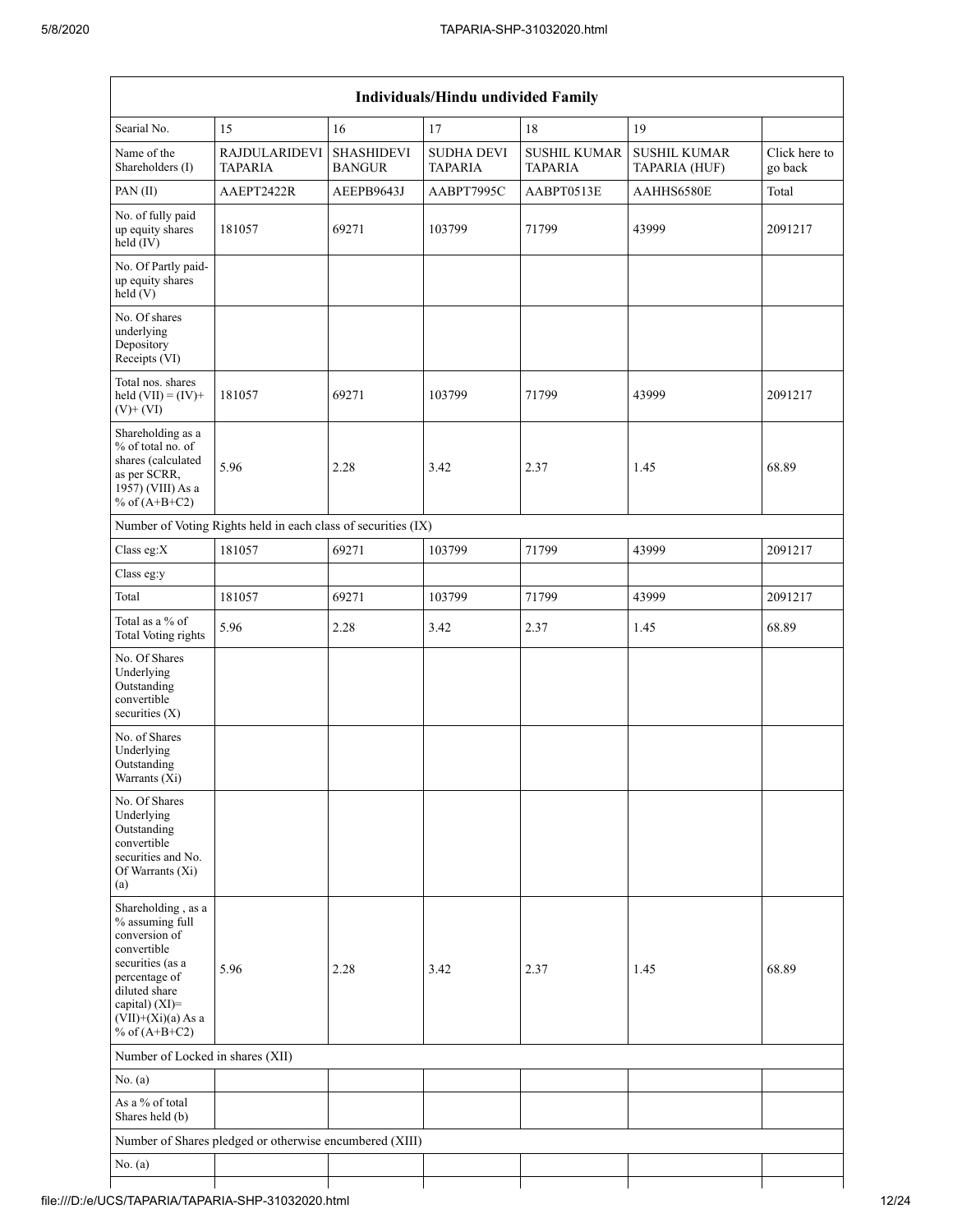| As a % of total<br>Shares held (b)                                   |                |                |                |                |                |         |
|----------------------------------------------------------------------|----------------|----------------|----------------|----------------|----------------|---------|
| Number of equity<br>shares held in<br>dematerialized<br>form $(XIV)$ | 181057         |                | 103799         | 71799          | U              | 1579594 |
| Reason for not providing PAN                                         |                |                |                |                |                |         |
| Reason for not<br>providing PAN                                      |                |                |                |                |                |         |
| Shareholder type                                                     | Promoter Group | Promoter Group | Promoter Group | Promoter Group | Promoter Group |         |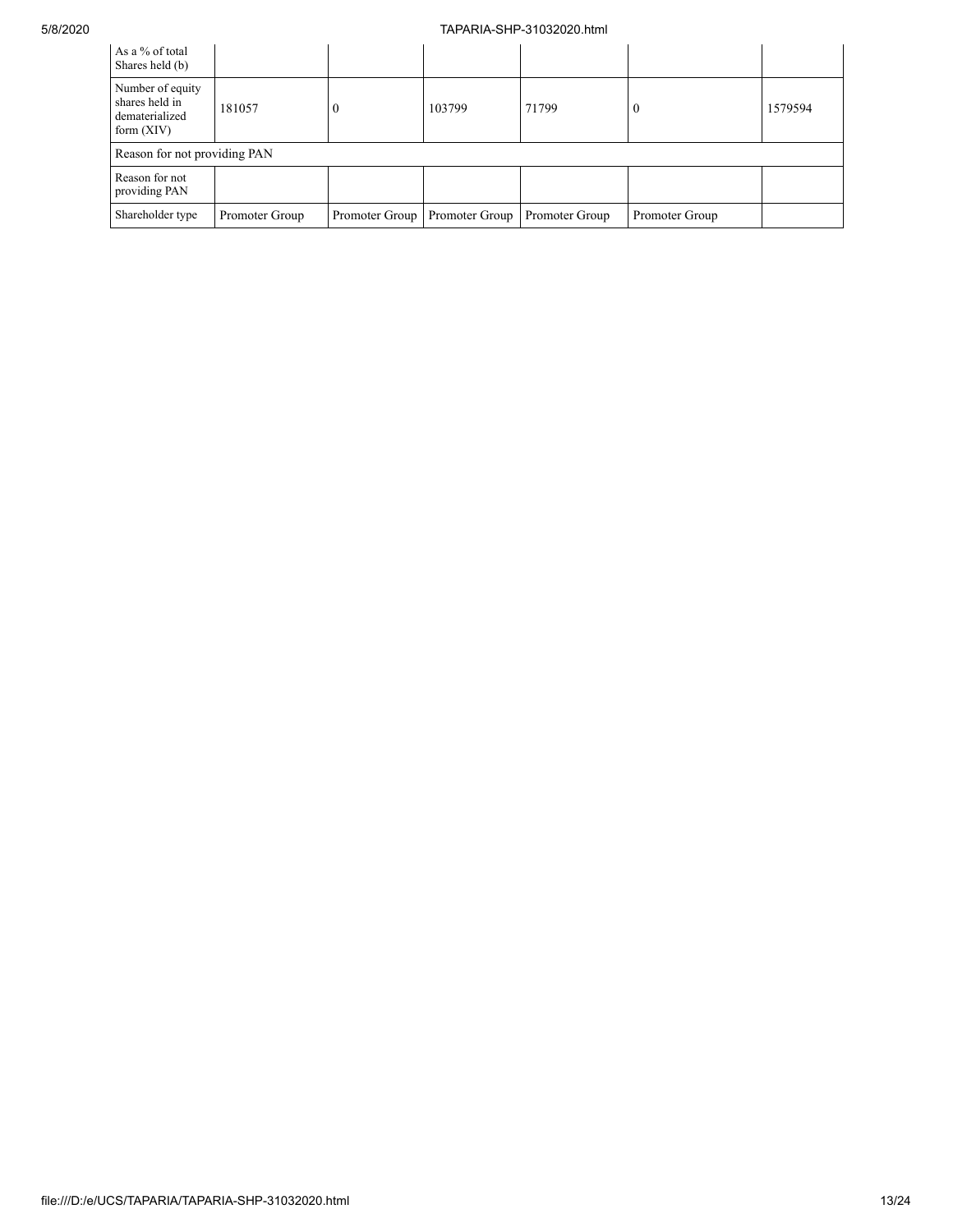| Any Other (specify)                                                                                                                                                                  |                                                               |                       |  |  |  |  |  |
|--------------------------------------------------------------------------------------------------------------------------------------------------------------------------------------|---------------------------------------------------------------|-----------------------|--|--|--|--|--|
| Searial No.                                                                                                                                                                          | $\mathbf{1}$                                                  |                       |  |  |  |  |  |
| Category                                                                                                                                                                             | <b>Bodies Corporate</b>                                       | Click here to go back |  |  |  |  |  |
| Name of the<br>Shareholders (I)                                                                                                                                                      | OM SHRI YOGESHWER MANUFACTURING & TRADIN                      |                       |  |  |  |  |  |
| PAN(II)                                                                                                                                                                              | AAACO4012H                                                    | Total                 |  |  |  |  |  |
| No. of the<br>Shareholders (I)                                                                                                                                                       | $\mathbf{1}$                                                  | $\mathbf{1}$          |  |  |  |  |  |
| No. of fully paid<br>up equity shares<br>$held$ (IV)                                                                                                                                 | 25300                                                         | 25300                 |  |  |  |  |  |
| No. Of Partly paid-<br>up equity shares<br>held(V)                                                                                                                                   |                                                               |                       |  |  |  |  |  |
| No. Of shares<br>underlying<br>Depository<br>Receipts (VI)                                                                                                                           |                                                               |                       |  |  |  |  |  |
| Total nos. shares<br>held $(VII) = (IV) +$<br>$(V)$ + $(VI)$                                                                                                                         | 25300                                                         | 25300                 |  |  |  |  |  |
| Shareholding as a<br>% of total no. of<br>shares (calculated<br>as per SCRR,<br>1957) (VIII) As a<br>% of $(A+B+C2)$                                                                 | 0.83                                                          | 0.83                  |  |  |  |  |  |
|                                                                                                                                                                                      | Number of Voting Rights held in each class of securities (IX) |                       |  |  |  |  |  |
| Class eg: X                                                                                                                                                                          | 25300                                                         | 25300                 |  |  |  |  |  |
| Class eg:y                                                                                                                                                                           |                                                               |                       |  |  |  |  |  |
| Total                                                                                                                                                                                | 25300                                                         | 25300                 |  |  |  |  |  |
| Total as a % of<br>Total Voting rights                                                                                                                                               | 0.83                                                          | 0.83                  |  |  |  |  |  |
| No. Of Shares<br>Underlying<br>Outstanding<br>convertible<br>securities $(X)$                                                                                                        |                                                               |                       |  |  |  |  |  |
| No. of Shares<br>Underlying<br>Outstanding<br>Warrants (Xi)                                                                                                                          |                                                               |                       |  |  |  |  |  |
| No. Of Shares<br>Underlying<br>Outstanding<br>convertible<br>securities and No.<br>Of Warrants (Xi)<br>(a)                                                                           |                                                               |                       |  |  |  |  |  |
| Shareholding, as a<br>% assuming full<br>conversion of<br>convertible<br>securities (as a<br>percentage of<br>diluted share<br>capital) (XI)=<br>$(VII)+(X)$ As a %<br>of $(A+B+C2)$ | 0.83                                                          | 0.83                  |  |  |  |  |  |
| Number of Locked in shares (XII)                                                                                                                                                     |                                                               |                       |  |  |  |  |  |
| No. $(a)$                                                                                                                                                                            |                                                               |                       |  |  |  |  |  |
| As a % of total                                                                                                                                                                      |                                                               |                       |  |  |  |  |  |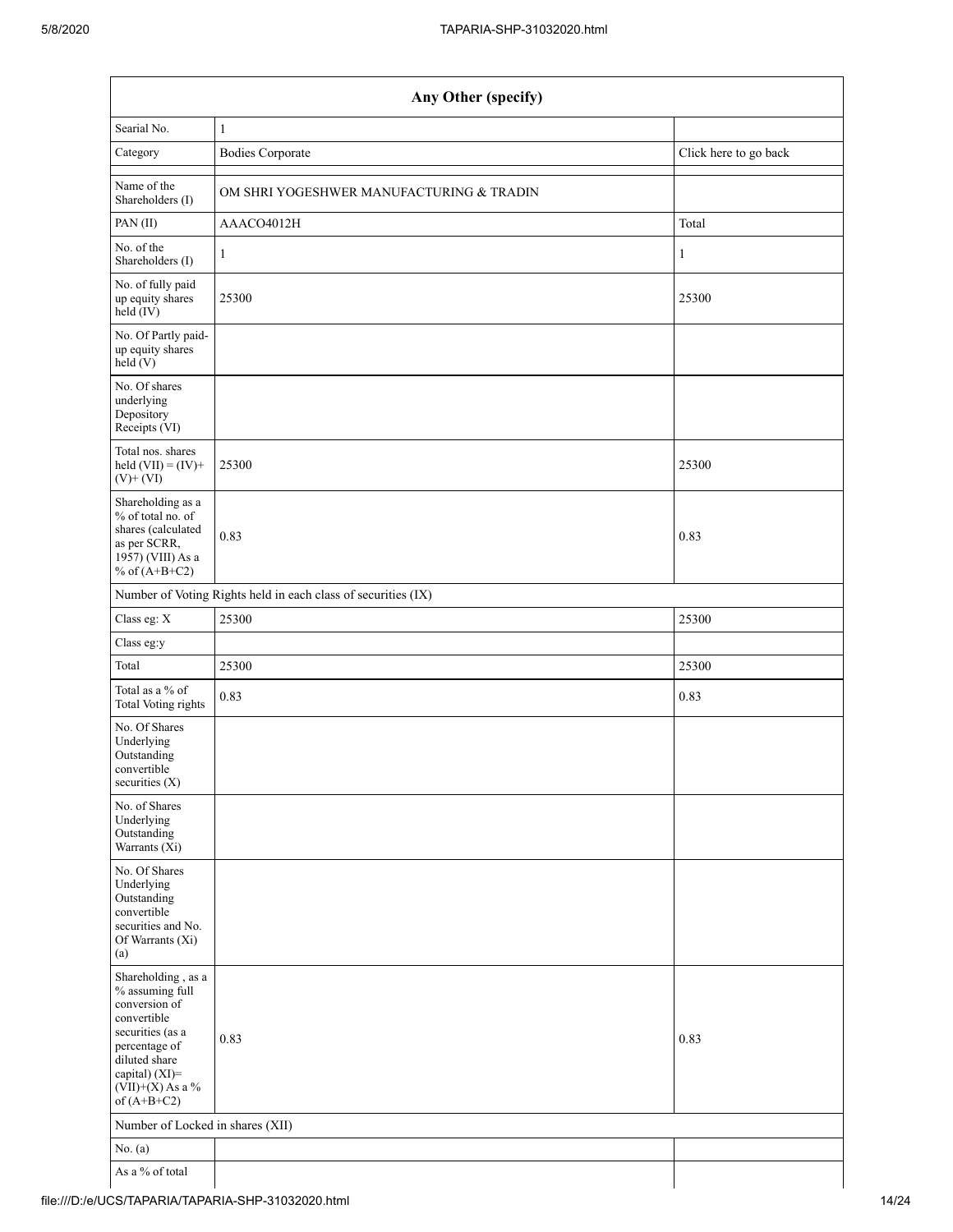| Shares held (b)                                                      |                |       |  |  |  |  |
|----------------------------------------------------------------------|----------------|-------|--|--|--|--|
| Number of Shares pledged or otherwise encumbered (XIII)              |                |       |  |  |  |  |
| No. $(a)$                                                            |                |       |  |  |  |  |
| As a % of total<br>Shares held (b)                                   |                |       |  |  |  |  |
| Number of equity<br>shares held in<br>dematerialized<br>form $(XIV)$ | 25300          | 25300 |  |  |  |  |
| Reason for not providing PAN                                         |                |       |  |  |  |  |
| Reason for not<br>providing PAN                                      |                |       |  |  |  |  |
| Shareholder type                                                     | Promoter Group |       |  |  |  |  |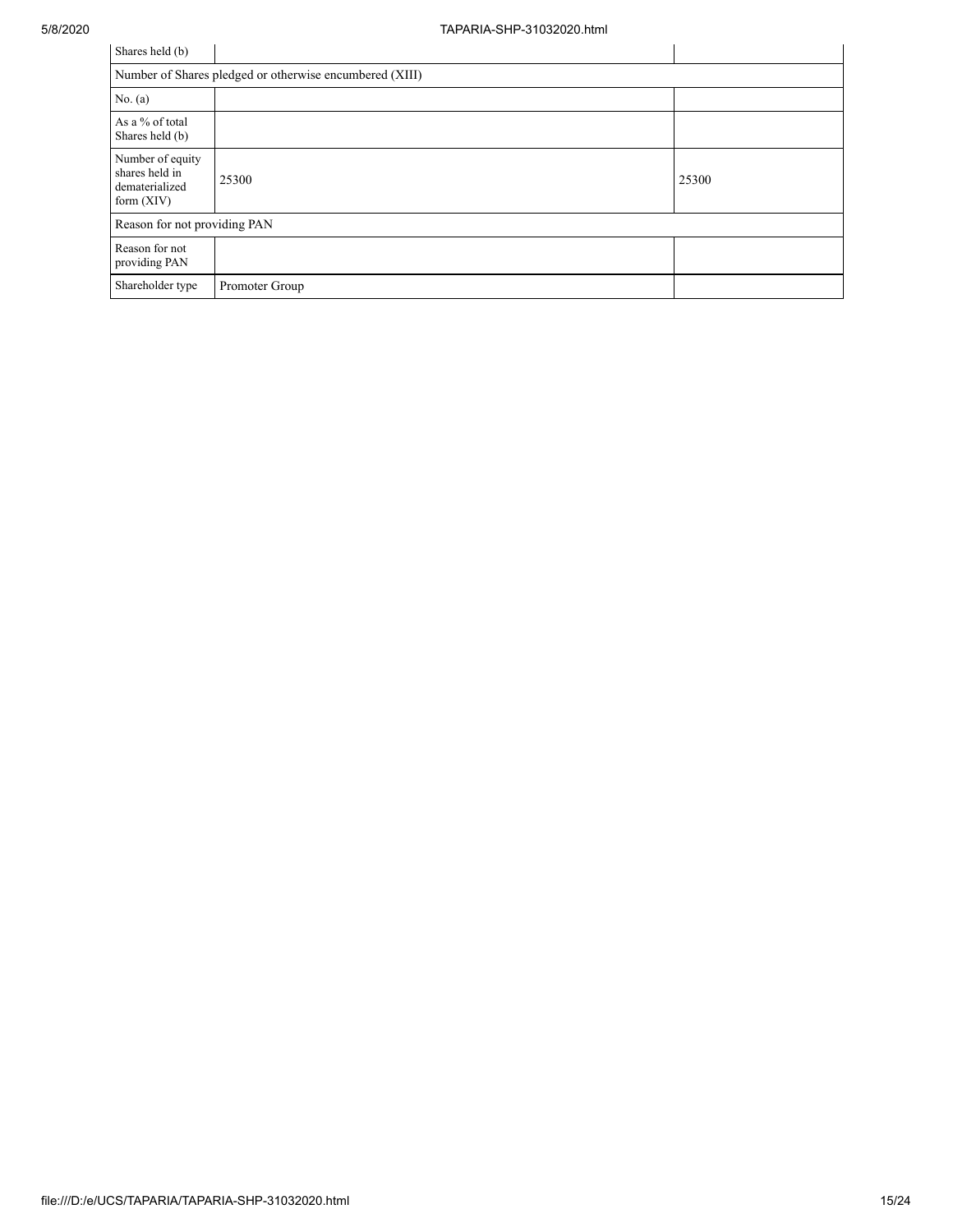| Searial No.                                                                                                                                                                             | $\mathbf{1}$                       | $\overline{c}$          | $\mathfrak{Z}$                                                               | $\overline{4}$     | 5                               | 6                                                   | $\boldsymbol{7}$                              |
|-----------------------------------------------------------------------------------------------------------------------------------------------------------------------------------------|------------------------------------|-------------------------|------------------------------------------------------------------------------|--------------------|---------------------------------|-----------------------------------------------------|-----------------------------------------------|
| Name of the<br>Shareholders (I)                                                                                                                                                         | <b>ABHIMANYU</b><br><b>MUNDHRA</b> | <b>ANANT</b><br>TAPARIA | <b>ARYAMAN</b><br>TAPARIA-<br><b>MINOR</b><br><b>THROUGH</b><br><b>GUARD</b> | Rajendra<br>Somani | <b>SAURABH</b><br><b>BANGUR</b> | <b>SHREE</b><br><b>KANTA DEVI</b><br><b>TAPARIA</b> | <b>SHREE</b><br><b>KUMAR</b><br><b>BANGUR</b> |
| PAN(II)                                                                                                                                                                                 | BVWPM3062Q                         | ABXPT0780E              | ADJPT6759K                                                                   | AACPS9645M         | AHHPB5720G                      | AACPT4331K                                          | AHHPB5719K                                    |
| No. of fully paid<br>up equity shares<br>held (IV)                                                                                                                                      | 50000                              | 60364                   | 35277                                                                        | 46500              | 56555                           | 100098                                              | 57358                                         |
| No. Of Partly paid-<br>up equity shares<br>held(V)                                                                                                                                      |                                    |                         |                                                                              |                    |                                 |                                                     |                                               |
| No. Of shares<br>underlying<br>Depository<br>Receipts (VI)                                                                                                                              |                                    |                         |                                                                              |                    |                                 |                                                     |                                               |
| Total nos. shares<br>held $(VII) = (IV) +$<br>$(V)$ + $(VI)$                                                                                                                            | 50000                              | 60364                   | 35277                                                                        | 46500              | 56555                           | 100098                                              | 57358                                         |
| Shareholding as a<br>% of total no. of<br>shares (calculated<br>as per SCRR,<br>1957) (VIII) As a<br>% of $(A+B+C2)$                                                                    | 1.65                               | 1.99                    | 1.16                                                                         | 1.53               | 1.86                            | 3.3                                                 | 1.89                                          |
| Number of Voting Rights held in each class of securities (IX)                                                                                                                           |                                    |                         |                                                                              |                    |                                 |                                                     |                                               |
| Class eg: X                                                                                                                                                                             | 50000                              | 60364                   | 35277                                                                        | 46500              | 56555                           | 100098                                              | 57358                                         |
| Class eg:y                                                                                                                                                                              |                                    |                         |                                                                              |                    |                                 |                                                     |                                               |
| Total                                                                                                                                                                                   | 50000                              | 60364                   | 35277                                                                        | 46500              | 56555                           | 100098                                              | 57358                                         |
| Total as a % of<br><b>Total Voting rights</b>                                                                                                                                           | 1.65                               | 1.99                    | 1.16                                                                         | 1.53               | 1.86                            | 3.3                                                 | 1.89                                          |
| No. Of Shares<br>Underlying<br>Outstanding<br>convertible<br>securities $(X)$                                                                                                           |                                    |                         |                                                                              |                    |                                 |                                                     |                                               |
| No. of Shares<br>Underlying<br>Outstanding<br>Warrants (Xi)                                                                                                                             |                                    |                         |                                                                              |                    |                                 |                                                     |                                               |
| No. Of Shares<br>Underlying<br>Outstanding<br>convertible<br>securities and No.<br>Of Warrants (Xi)<br>(a)                                                                              |                                    |                         |                                                                              |                    |                                 |                                                     |                                               |
| Shareholding, as a<br>% assuming full<br>conversion of<br>convertible<br>securities (as a<br>percentage of<br>diluted share<br>capital) $(XI)$ =<br>$(VII)+(X)$ As a %<br>of $(A+B+C2)$ | 1.65                               | 1.99                    | 1.16                                                                         | 1.53               | 1.86                            | 3.3                                                 | 1.89                                          |
| Number of Locked in shares (XII)                                                                                                                                                        |                                    |                         |                                                                              |                    |                                 |                                                     |                                               |
| No. $(a)$                                                                                                                                                                               |                                    |                         |                                                                              |                    |                                 |                                                     |                                               |
| As a % of total<br>Shares held (b)                                                                                                                                                      |                                    |                         |                                                                              |                    |                                 |                                                     |                                               |
|                                                                                                                                                                                         |                                    |                         |                                                                              |                    |                                 |                                                     |                                               |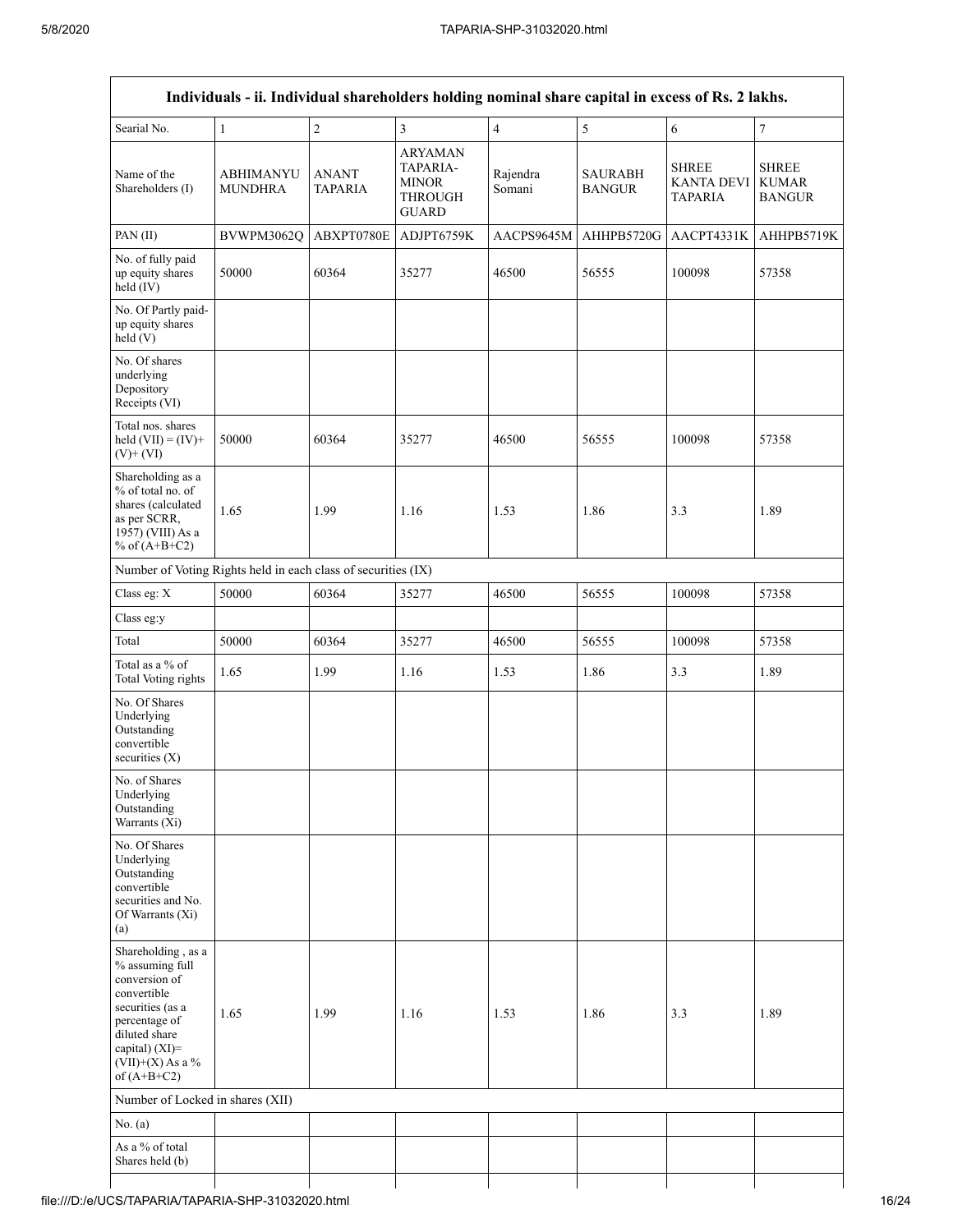| Number of equity<br>shares held in<br>dematerialized<br>form $(XIV)$ | 50000 | 60364 |  | 46500 | $\left($ | 100098 |  |
|----------------------------------------------------------------------|-------|-------|--|-------|----------|--------|--|
| Reason for not providing PAN                                         |       |       |  |       |          |        |  |
| Reason for not<br>providing PAN                                      |       |       |  |       |          |        |  |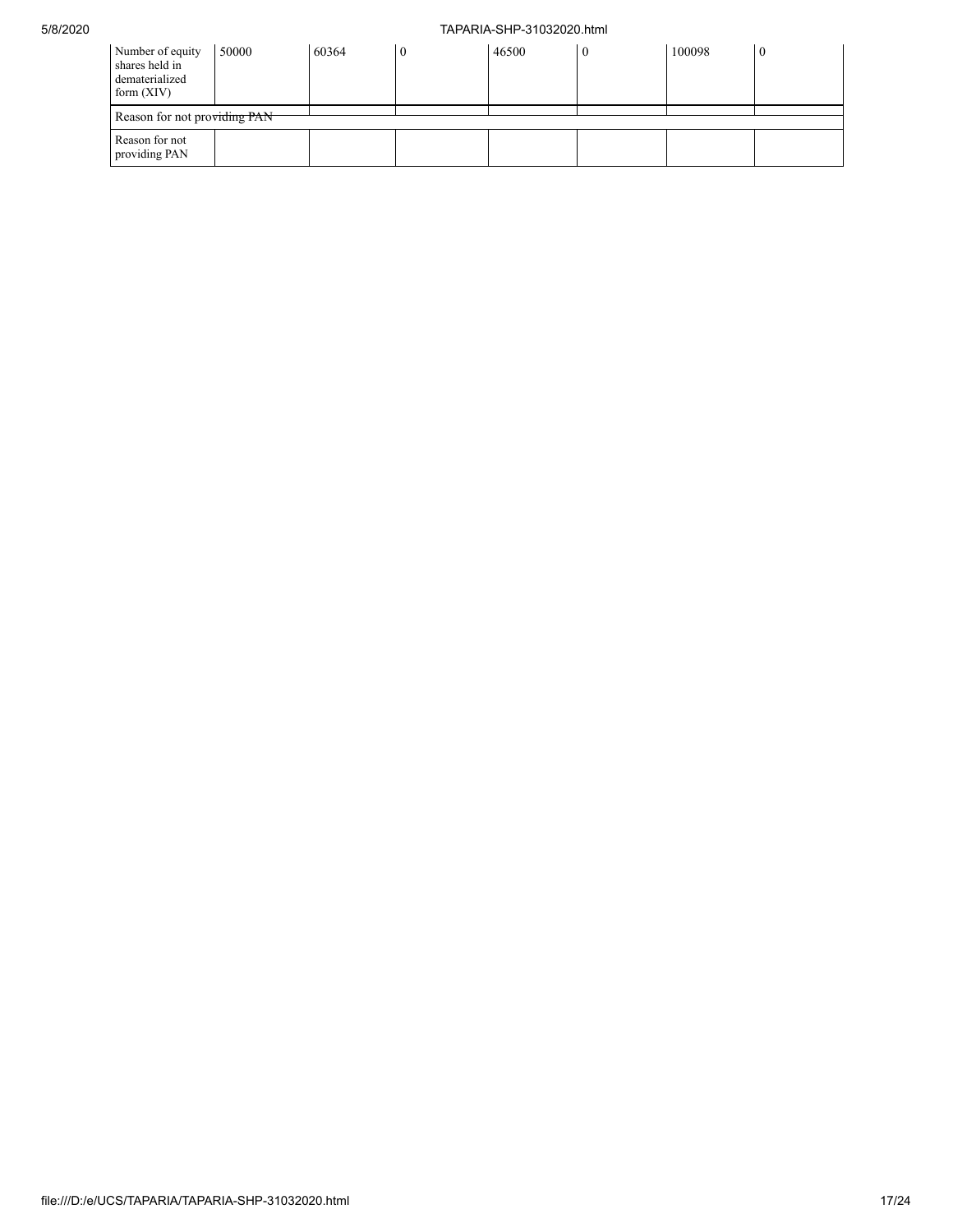$\mathsf{l}$ 

|                                                                                                                                                                                      | Individuals - ii. Individual shareholders holding nominal share capital in excess of Rs. 2 lakhs. |
|--------------------------------------------------------------------------------------------------------------------------------------------------------------------------------------|---------------------------------------------------------------------------------------------------|
| Searial No.                                                                                                                                                                          |                                                                                                   |
| Name of the<br>Shareholders (I)                                                                                                                                                      | Click here to go back                                                                             |
| PAN (II)                                                                                                                                                                             | Total                                                                                             |
| No. of fully paid<br>up equity shares<br>held (IV)                                                                                                                                   | 406152                                                                                            |
| No. Of Partly paid-<br>up equity shares<br>held(V)                                                                                                                                   |                                                                                                   |
| No. Of shares<br>underlying<br>Depository<br>Receipts (VI)                                                                                                                           |                                                                                                   |
| Total nos. shares<br>held $(VII) = (IV) +$<br>$(V)$ + $(VI)$                                                                                                                         | 406152                                                                                            |
| Shareholding as a<br>% of total no. of<br>shares (calculated<br>as per SCRR,<br>1957) (VIII) As a<br>% of $(A+B+C2)$                                                                 | 13.38                                                                                             |
|                                                                                                                                                                                      | Number of Voting Rights held in each class of securities (IX)                                     |
| Class eg: X                                                                                                                                                                          | 406152                                                                                            |
| Class eg:y                                                                                                                                                                           |                                                                                                   |
| Total                                                                                                                                                                                | 406152                                                                                            |
| Total as a % of<br>Total Voting rights                                                                                                                                               | 13.38                                                                                             |
| No. Of Shares<br>Underlying<br>Outstanding<br>convertible<br>securities $(X)$                                                                                                        |                                                                                                   |
| No. of Shares<br>Underlying<br>Outstanding<br>Warrants (Xi)                                                                                                                          |                                                                                                   |
| No. Of Shares<br>Underlying<br>Outstanding<br>convertible<br>securities and No.<br>Of Warrants (Xi)<br>(a)                                                                           |                                                                                                   |
| Shareholding, as a<br>% assuming full<br>conversion of<br>convertible<br>securities (as a<br>percentage of<br>diluted share<br>capital) (XI)=<br>$(VII)+(X)$ As a %<br>of $(A+B+C2)$ | 13.38                                                                                             |
| Number of Locked in shares (XII)                                                                                                                                                     |                                                                                                   |
| No. $(a)$                                                                                                                                                                            |                                                                                                   |
| As a % of total<br>Shares held (b)                                                                                                                                                   |                                                                                                   |
| Number of equity<br>shares held in<br>dematerialized<br>form $(XIV)$                                                                                                                 | 256962                                                                                            |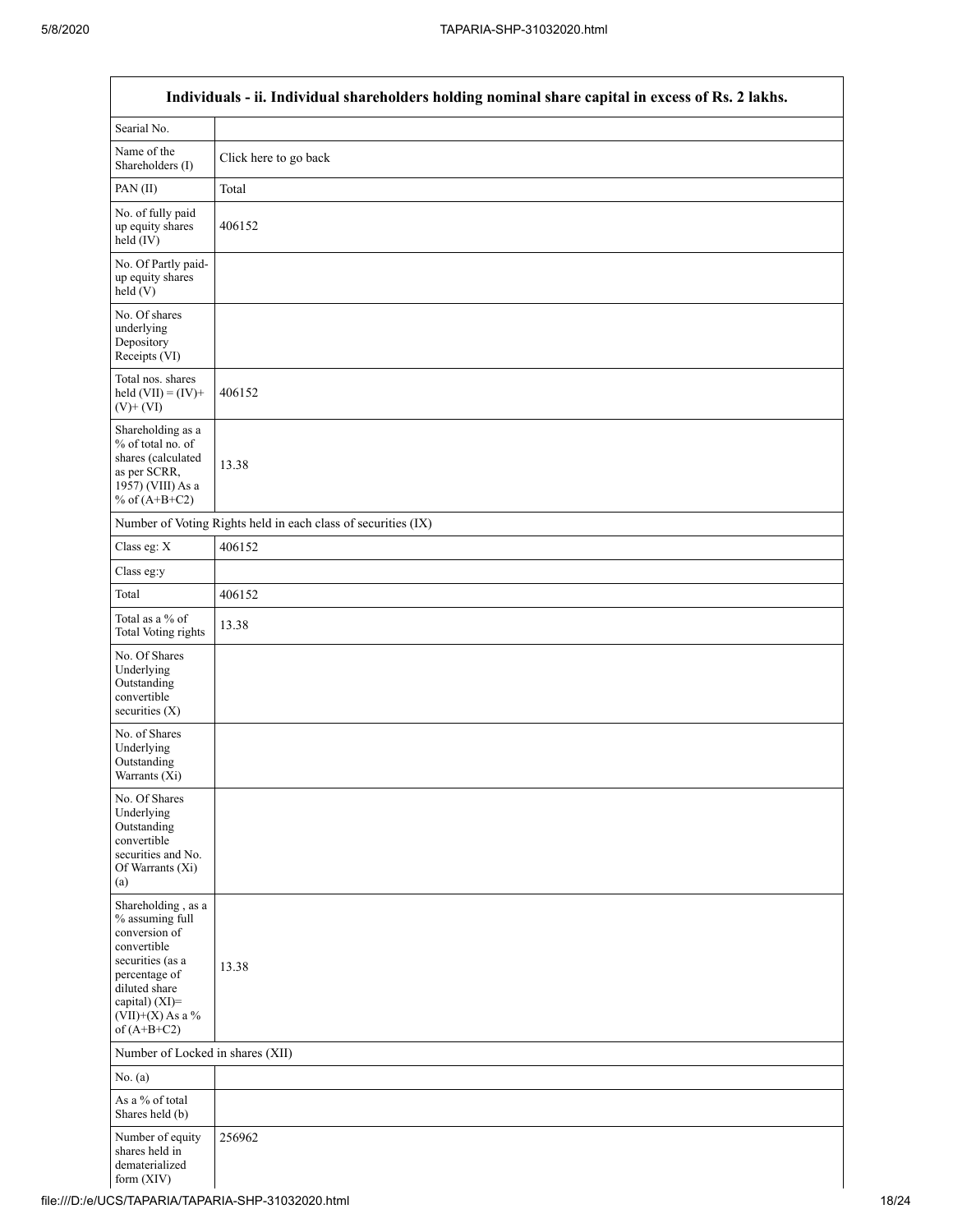| Reason for not providing PAN    |  |
|---------------------------------|--|
| Reason for not<br>providing PAN |  |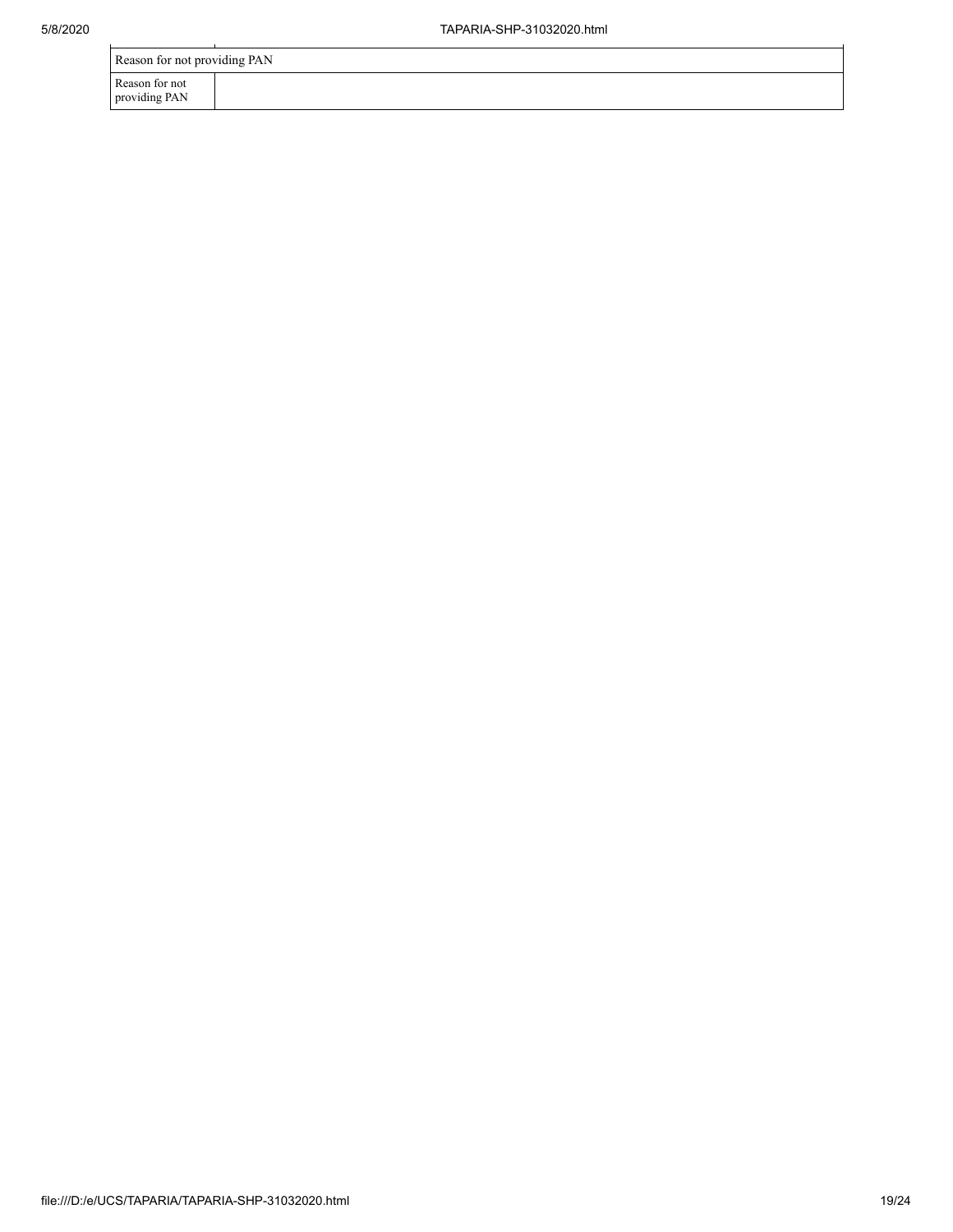| Searial No.                                                                                                                                   | $\mathbf{1}$        | $\overline{2}$   | $\mathfrak{Z}$             | $\overline{4}$                                                | 5                                                   | 6                            | $\tau$                                 |
|-----------------------------------------------------------------------------------------------------------------------------------------------|---------------------|------------------|----------------------------|---------------------------------------------------------------|-----------------------------------------------------|------------------------------|----------------------------------------|
| Category                                                                                                                                      | Clearing<br>Members | <b>Trusts</b>    | <b>Bodies</b><br>Corporate | <b>Bodies Corporate</b>                                       | <b>Bodies Corporate</b>                             | Non-Resident<br>Indian (NRI) | Director or<br>Director's<br>Relatives |
| Category / More<br>than 1 percentage                                                                                                          | Category            | Category         | Category                   | More than 1 percentage of<br>shareholding                     | More than 1<br>percentage of<br>shareholding        | Category                     | Category                               |
| Name of the<br>Shareholders (I)                                                                                                               |                     |                  |                            | <b>SHREE</b><br><b>SATYANARAYAN</b><br><b>INVESTMENTS CO.</b> | <b>VEER</b><br><b>ENTERPRISES</b><br><b>LIMITED</b> |                              |                                        |
| PAN(II)                                                                                                                                       |                     |                  |                            | AABCS4627H                                                    | AAACV1980D                                          |                              |                                        |
| No. of the<br>Shareholders (I)                                                                                                                | 1                   | $\mathbf{1}$     | $\overline{7}$             | $\mathbf{1}$                                                  | $\mathbf{1}$                                        | $\mathfrak{Z}$               | $\mathbf{1}$                           |
| No. of fully paid<br>up equity shares<br>held (IV)                                                                                            | $\sqrt{5}$          | 20               | 351375                     | 46000                                                         | 274288                                              | 16684                        | 56526                                  |
| No. Of Partly paid-<br>up equity shares<br>held(V)                                                                                            |                     |                  |                            |                                                               |                                                     |                              |                                        |
| No. Of shares<br>underlying<br>Depository<br>Receipts (VI)                                                                                    |                     |                  |                            |                                                               |                                                     |                              |                                        |
| Total nos. shares<br>held $(VII) = (IV) +$<br>$(V)$ + $(VI)$                                                                                  | 5                   | 20               | 351375                     | 46000                                                         | 274288                                              | 16684                        | 56526                                  |
| Shareholding as a<br>% of total no. of<br>shares (calculated<br>as per SCRR,<br>1957) (VIII) As a<br>% of $(A+B+C2)$                          | $\theta$            | $\mathbf{0}$     | 11.57                      | 1.52                                                          | 9.04                                                | 0.55                         | 1.86                                   |
| Number of Voting Rights held in each class of securities (IX)                                                                                 |                     |                  |                            |                                                               |                                                     |                              |                                        |
| Class eg: X                                                                                                                                   | 5                   | 20               | 351375                     | 46000                                                         | 274288                                              | 16684                        | 56526                                  |
| Class eg:y                                                                                                                                    |                     |                  |                            |                                                               |                                                     |                              |                                        |
| Total                                                                                                                                         | 5                   | 20               | 351375                     | 46000                                                         | 274288                                              | 16684                        | 56526                                  |
| Total as a % of<br><b>Total Voting rights</b>                                                                                                 | $\boldsymbol{0}$    | $\boldsymbol{0}$ | 11.57                      | 1.52                                                          | 9.04                                                | 0.55                         | 1.86                                   |
| No. Of Shares<br>Underlying<br>Outstanding<br>convertible<br>securities $(X)$                                                                 |                     |                  |                            |                                                               |                                                     |                              |                                        |
| No. of Shares<br>Underlying<br>Outstanding<br>Warrants (Xi)                                                                                   |                     |                  |                            |                                                               |                                                     |                              |                                        |
| No. Of Shares<br>Underlying<br>Outstanding<br>convertible<br>securities and No.<br>Of Warrants (Xi)<br>(a)                                    |                     |                  |                            |                                                               |                                                     |                              |                                        |
| Shareholding, as a<br>% assuming full<br>conversion of<br>convertible<br>securities (as a<br>percentage of<br>diluted share<br>capital) (XI)= | $\mathbf{0}$        | $\overline{0}$   | 11.57                      | 1.52                                                          | 9.04                                                | 0.55                         | 1.86                                   |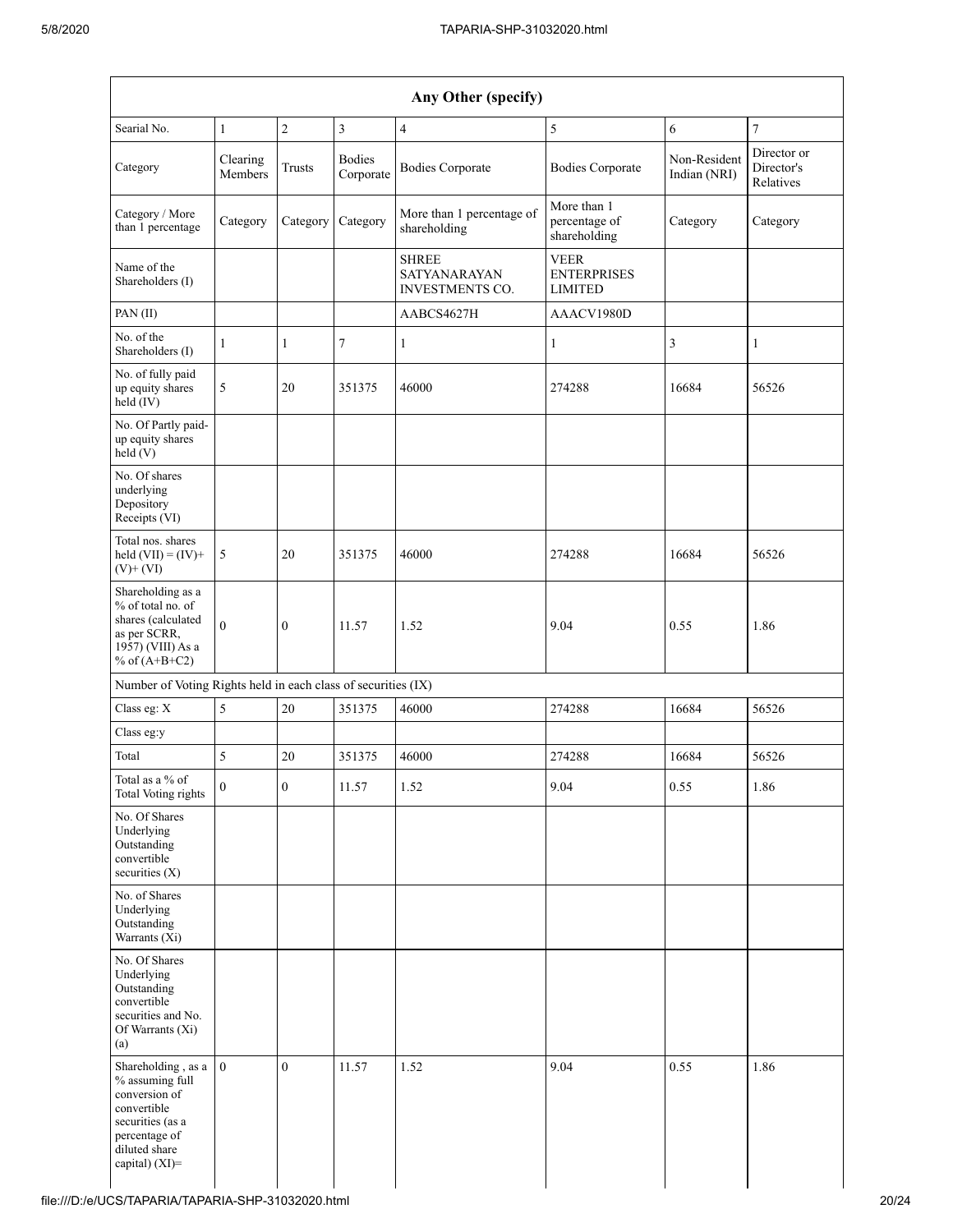| $(VII)+(X)$ As a %<br>of $(A+B+C2)$                                  |  |          |     |              |          |     |          |
|----------------------------------------------------------------------|--|----------|-----|--------------|----------|-----|----------|
| Number of Locked in shares (XII)                                     |  |          |     |              |          |     |          |
| No. $(a)$                                                            |  |          |     |              |          |     |          |
| As a % of total<br>Shares held (b)                                   |  |          |     |              |          |     |          |
| Number of equity<br>shares held in<br>dematerialized<br>form $(XIV)$ |  | $\bf{0}$ | 420 | $\mathbf{0}$ | $\theta$ | 184 | $\theta$ |
| Reason for not providing PAN                                         |  |          |     |              |          |     |          |
| Reason for not<br>providing PAN                                      |  |          |     |              |          |     |          |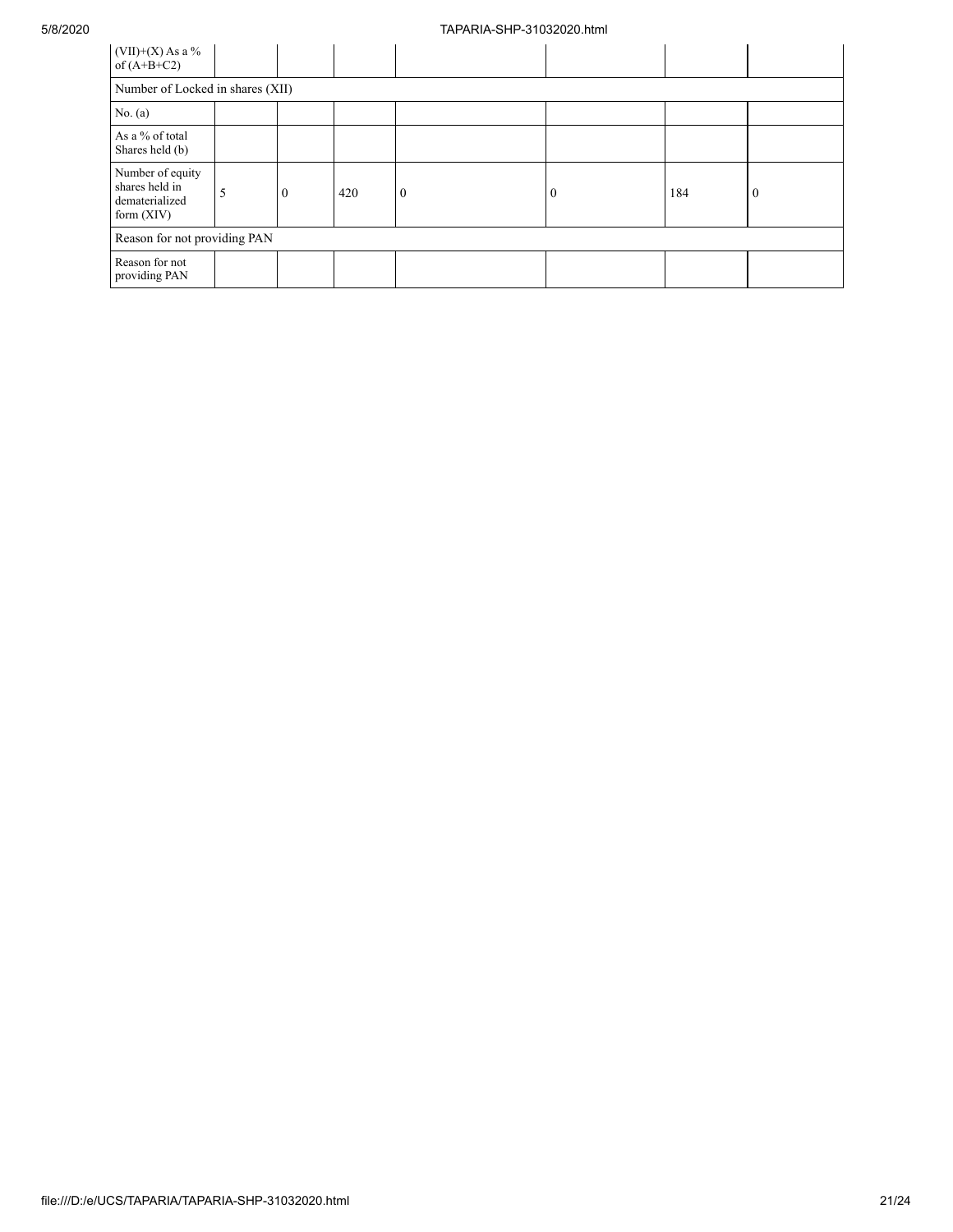| Any Other (specify)                                                                                                                                                                  |                                                               |            |                       |  |  |  |  |
|--------------------------------------------------------------------------------------------------------------------------------------------------------------------------------------|---------------------------------------------------------------|------------|-----------------------|--|--|--|--|
| Searial No.                                                                                                                                                                          | 8                                                             | 9          |                       |  |  |  |  |
| Category                                                                                                                                                                             | Director or Director's Relatives                              | <b>HUF</b> |                       |  |  |  |  |
| Category / More<br>than 1 percentage                                                                                                                                                 | More than 1 percentage of shareholding                        | Category   |                       |  |  |  |  |
| Name of the<br>Shareholders (I)                                                                                                                                                      | <b>VIRENDRAA BANGUR</b>                                       |            | Click here to go back |  |  |  |  |
| PAN(II)                                                                                                                                                                              | AELPB5548M                                                    |            | Total                 |  |  |  |  |
| No. of the<br>Shareholders (I)                                                                                                                                                       | $\mathbf{1}$                                                  | 3          | 16                    |  |  |  |  |
| No. of fully paid<br>up equity shares<br>held (IV)                                                                                                                                   | 56526                                                         | 292        | 424902                |  |  |  |  |
| No. Of Partly paid-<br>up equity shares<br>held (V)                                                                                                                                  |                                                               |            |                       |  |  |  |  |
| No. Of shares<br>underlying<br>Depository<br>Receipts (VI)                                                                                                                           |                                                               |            |                       |  |  |  |  |
| Total nos. shares<br>held $(VII) = (IV) +$<br>$(V)$ + $(VI)$                                                                                                                         | 56526                                                         | 292        | 424902                |  |  |  |  |
| Shareholding as a<br>% of total no. of<br>shares (calculated<br>as per SCRR,<br>1957) (VIII) As a<br>% of $(A+B+C2)$                                                                 | 1.86                                                          | 0.01       | 13.99                 |  |  |  |  |
|                                                                                                                                                                                      | Number of Voting Rights held in each class of securities (IX) |            |                       |  |  |  |  |
| Class eg: X                                                                                                                                                                          | 56526                                                         | 292        | 424902                |  |  |  |  |
| Class eg:y                                                                                                                                                                           |                                                               |            |                       |  |  |  |  |
| Total                                                                                                                                                                                | 56526                                                         | 292        | 424902                |  |  |  |  |
| Total as a % of<br><b>Total Voting rights</b>                                                                                                                                        | 1.86                                                          | 0.01       | 13.99                 |  |  |  |  |
| No. Of Shares<br>Underlying<br>Outstanding<br>convertible<br>securities (X)                                                                                                          |                                                               |            |                       |  |  |  |  |
| No. of Shares<br>Underlying<br>Outstanding<br>Warrants (Xi)                                                                                                                          |                                                               |            |                       |  |  |  |  |
| No. Of Shares<br>Underlying<br>Outstanding<br>convertible<br>securities and No.<br>Of Warrants (Xi)<br>(a)                                                                           |                                                               |            |                       |  |  |  |  |
| Shareholding, as a<br>% assuming full<br>conversion of<br>convertible<br>securities (as a<br>percentage of<br>diluted share<br>capital) (XI)=<br>$(VII)+(X)$ As a %<br>of $(A+B+C2)$ | 1.86                                                          | 0.01       | 13.99                 |  |  |  |  |
| Number of Locked in shares (XII)                                                                                                                                                     |                                                               |            |                       |  |  |  |  |
| No. (a)                                                                                                                                                                              |                                                               |            |                       |  |  |  |  |

file:///D:/e/UCS/TAPARIA/TAPARIA-SHP-31032020.html 22/24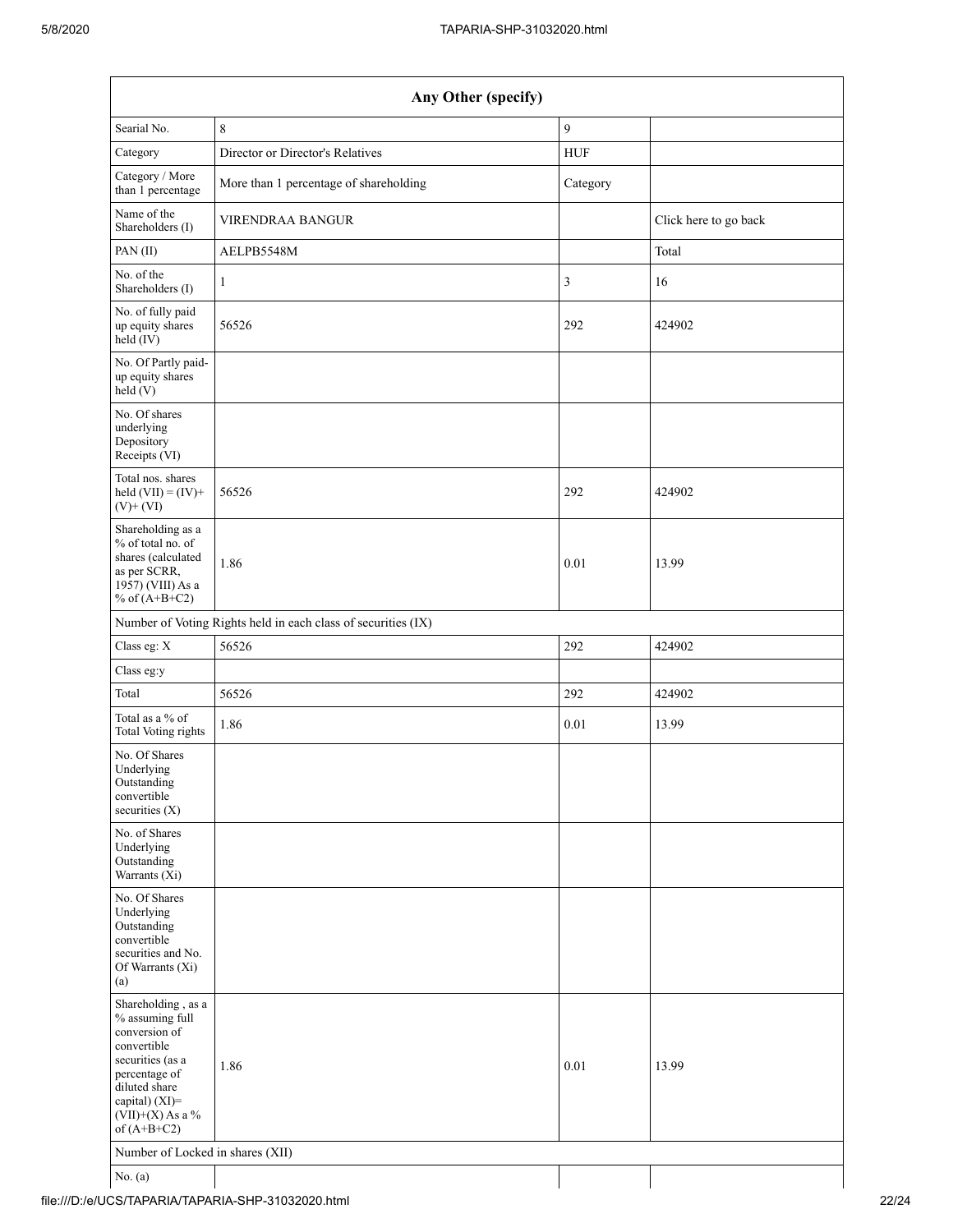| As a % of total<br>Shares held (b)                                   |          |     |     |
|----------------------------------------------------------------------|----------|-----|-----|
| Number of equity<br>shares held in<br>dematerialized<br>form $(XIV)$ | $\bf{0}$ | 292 | 901 |
| Reason for not providing PAN                                         |          |     |     |
| Reason for not<br>providing PAN                                      |          |     |     |